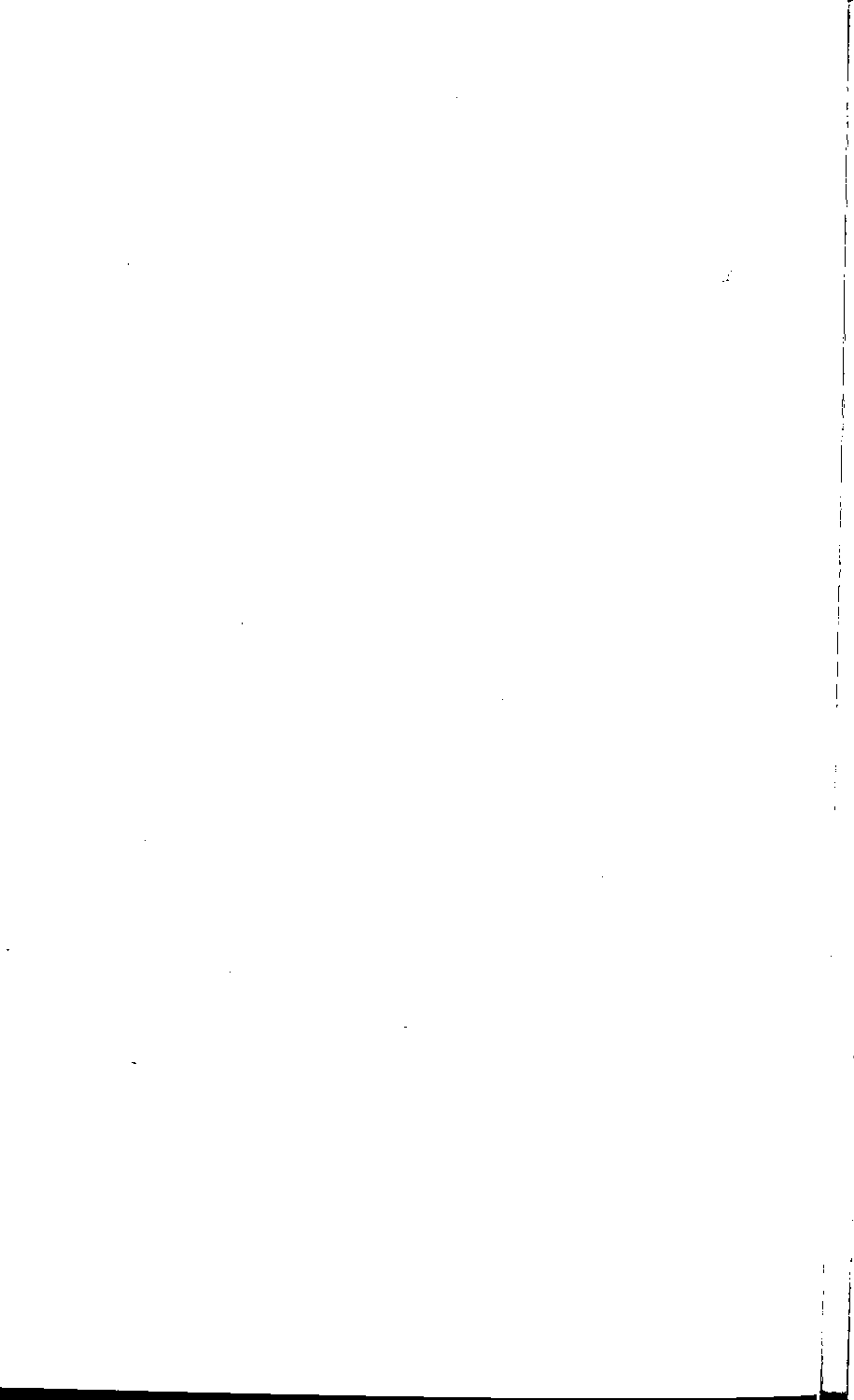



# **David Vancil**

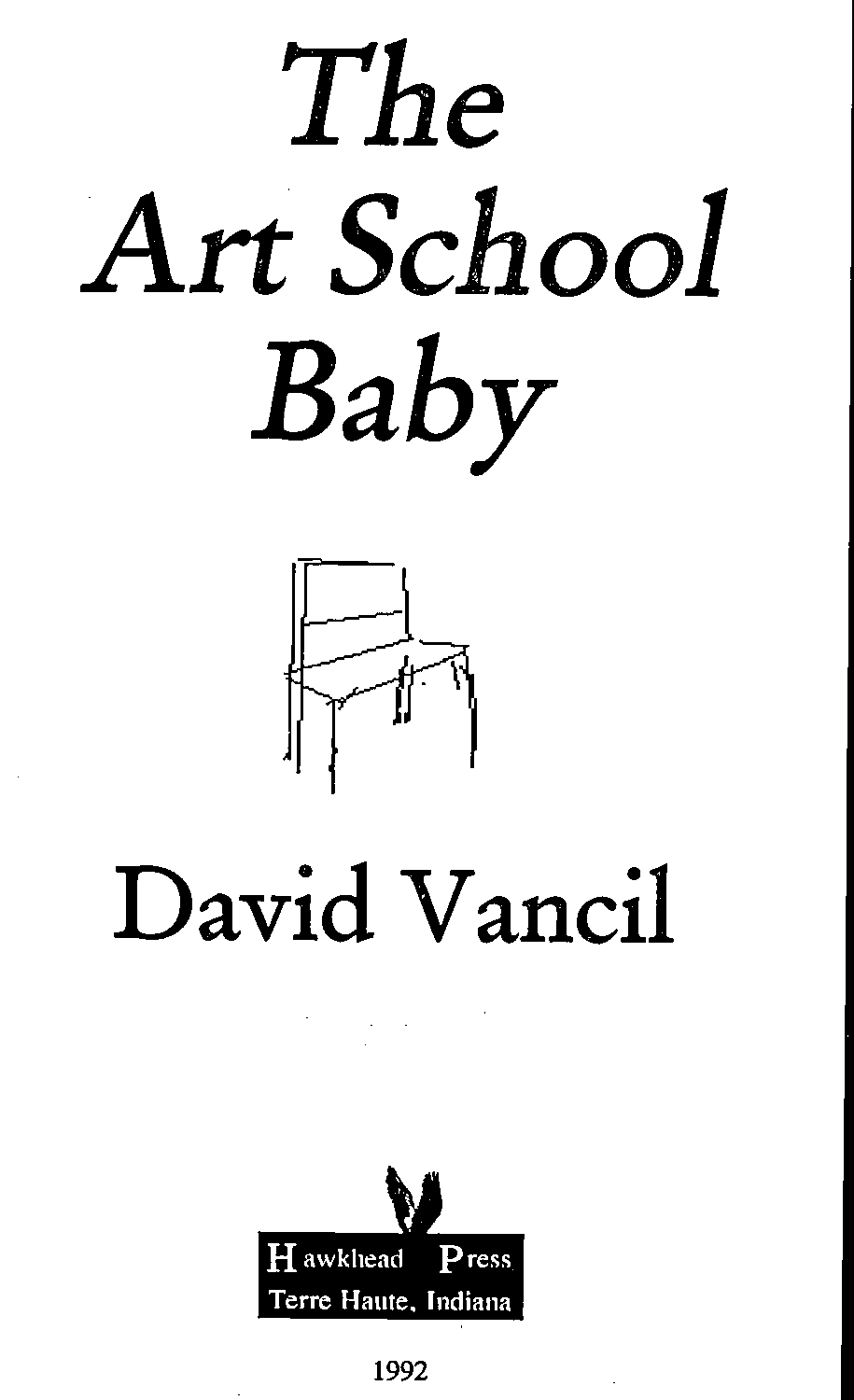#### Acknowledgements:

**I would like to thank: the editors of the publications listed below not only for publishing my work but for their encouragement:**

**"The Otters at the Free Zoo, <sup>n</sup>** *Lowlands Review* **No.3 (1976); "The Pond" and "Hiroshima:** *Pica Don," New Mexico Humanities Review* **8.3 (1985); "Diction,"** *The Southwestern Review* **11.4 (1986); "The Rescue, If** *Riley in Memoriam,* **ed. John H. Morgan, Bristol, IN: Wyndham Press, 1989; "Like Eels,"** *Crossroads* **No. 1 (1990); "With Siv after the Reading,"** *New Mexico Humanities Review* **No. 33 (1990); "Vidalia Onions,"** *Toad Highway* **No.4 (1991); "The Conception,"** *Dreams and Nightmares* No. 34 (1991); "Keats Oriental" and "Retired Grace," *SPSM&H* No. 19 (1992); and "The Beast Dream," *Antiskios* (scheduled 1992).

**"The Otters at the Free Zoo" and "Vidalia Onions" have been revised for this chapbook.**

.... This book is dedicated with love to Linda, **who makes it fun for me..**

# ....

First edition limited to 300 numbered copies.

#### No. 267

#### Copyright<sup>®</sup> 1991 David Vancil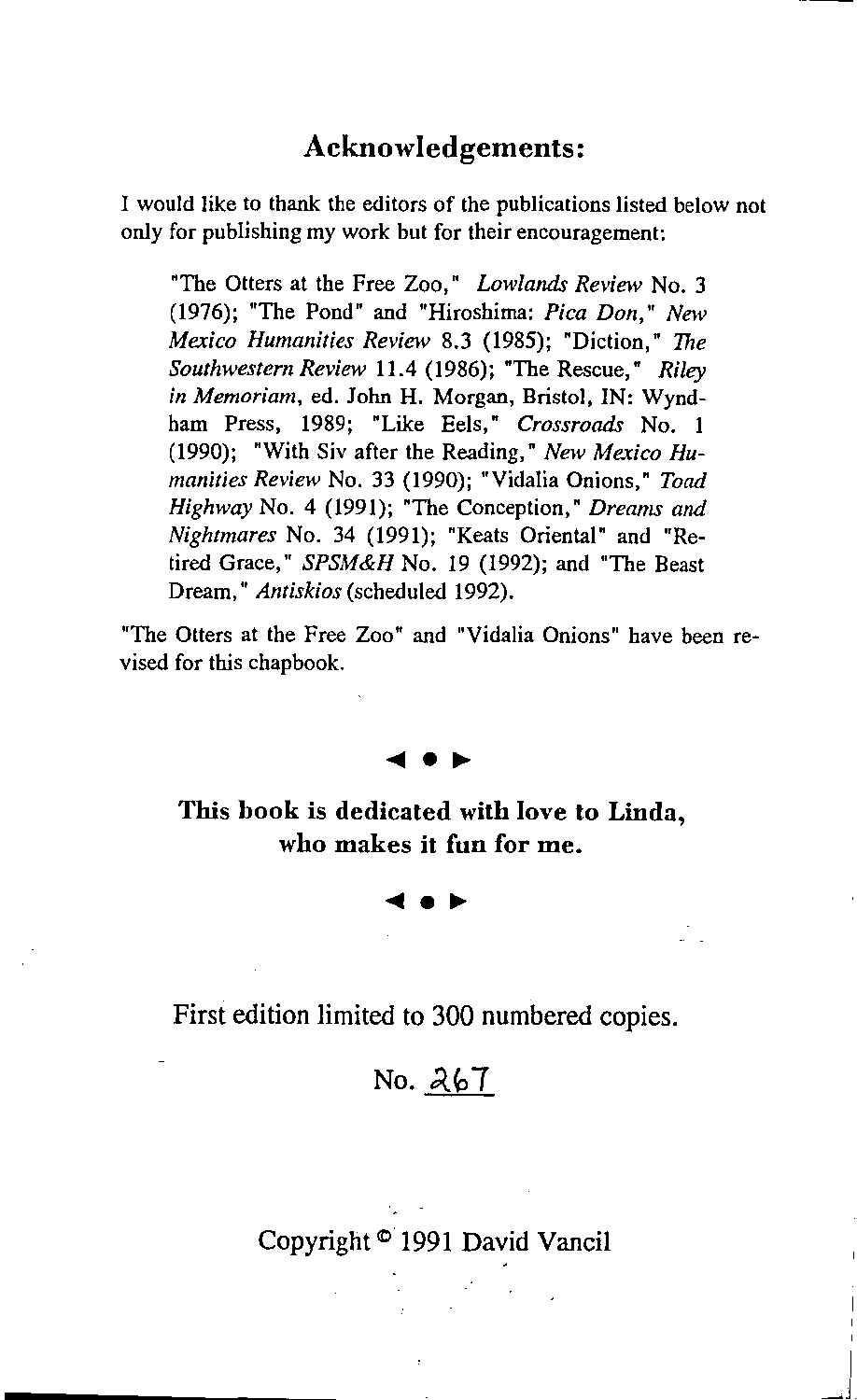#### **Contents**



The Art School Baby 3 Harry Connick's First Video 4 Processional in Armstrong Park 5 The Hearth, Warmed with Fire 6 Snake Boy 7 The Conception 8 Diction 9 From Here to Eternity Again 10 Hiroshima: Pica *Don* 11 Moon Worship 12 Empty Vase 14 The Beast Dream 15 Keats Oriental 16 Like Eels 17 The Rescue 18 The Otters at the Free Zoo 19 Vidalia Onions 21 World Series 23 With Siv after the Reading 24 Caretaker for the Lake 25 The Pond 26 Retired Grace 28 New World Blues 29 On the Path 30

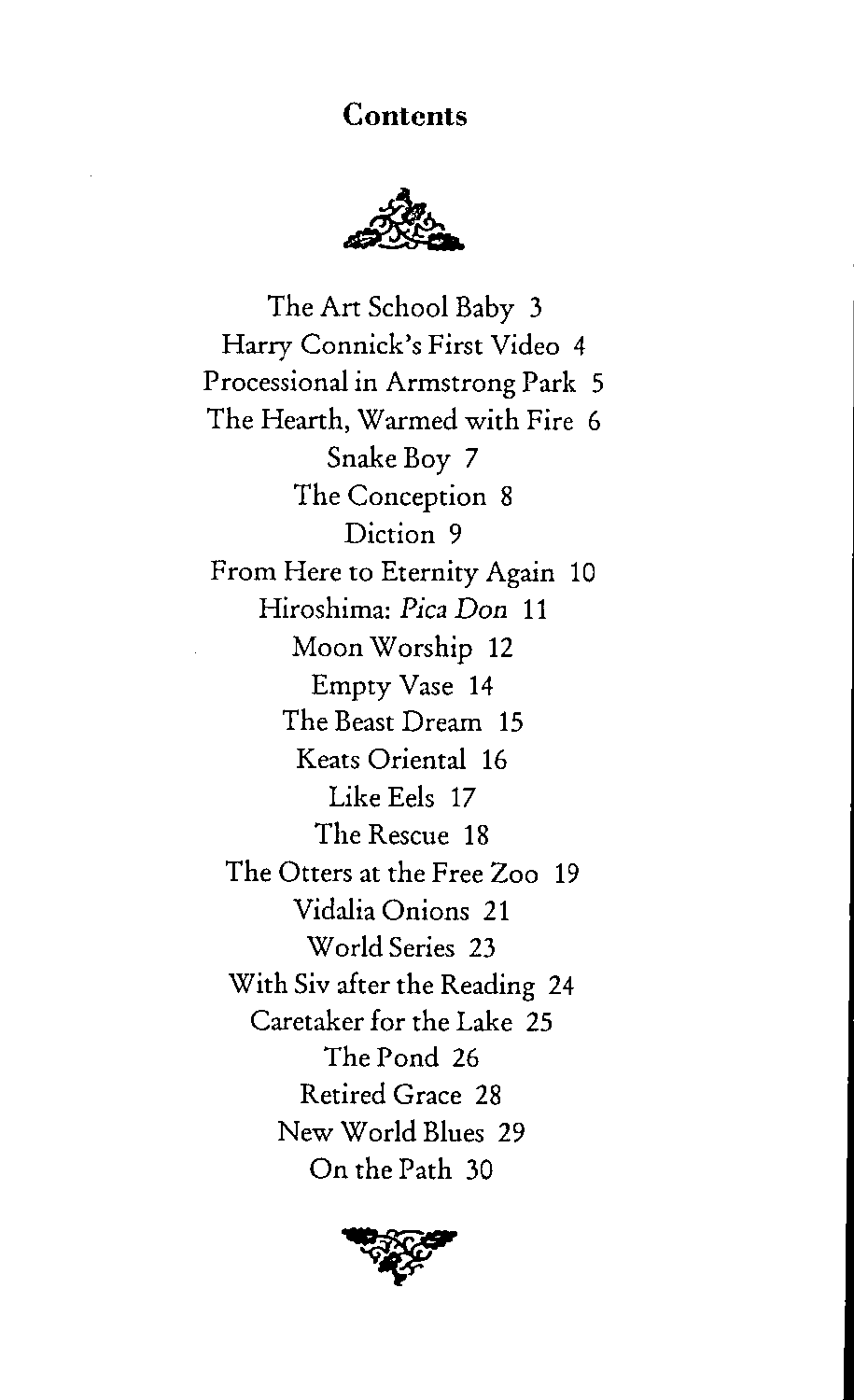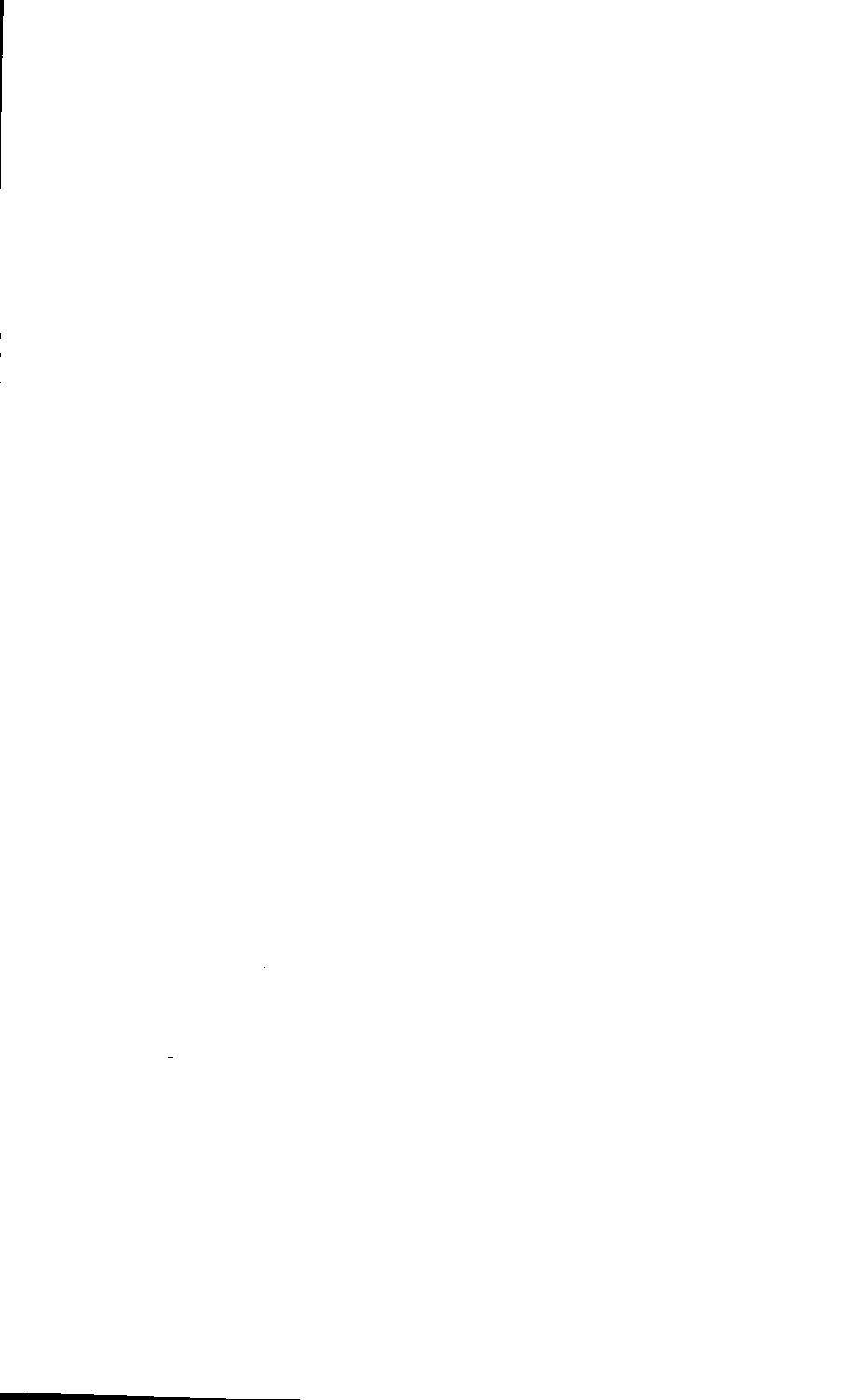#### *The* **Art** *School Baby* **New Orleans Center for Creative Arts**

The art school baby lay below the open window on a checkered quilt, eyes opened, neck craned. I tiptoed across the floor for a sent-for, painted-blue chair resting askew like Van Gogh's near a wall. Sounds of oboes at practice rose plaintively from a basement room two floors down; fat pigeons cooed at the window. Prop in hand I backed away, miming a man on a tightrope, tilting first left, then right. At the doorway, I stared again at the child, my audience, and imagined in another wing painters no longer busy with fruit, across the hall actors halting in midscene, on the first floor dancers frozen in low bows, while in a corner room scribblers gazed up from white paper as if dazed. But by then, baby's head had drooped, eyes closed to shut out the light. Besides, the weight of wood had begun to tell. Easing out my breath, I managed to close the door--blue also--then lowered my heels. Now relaxed, I turned and carried the chair across a silent space, and found myself wondering as I went the next few steps about the uses chairs might be put to.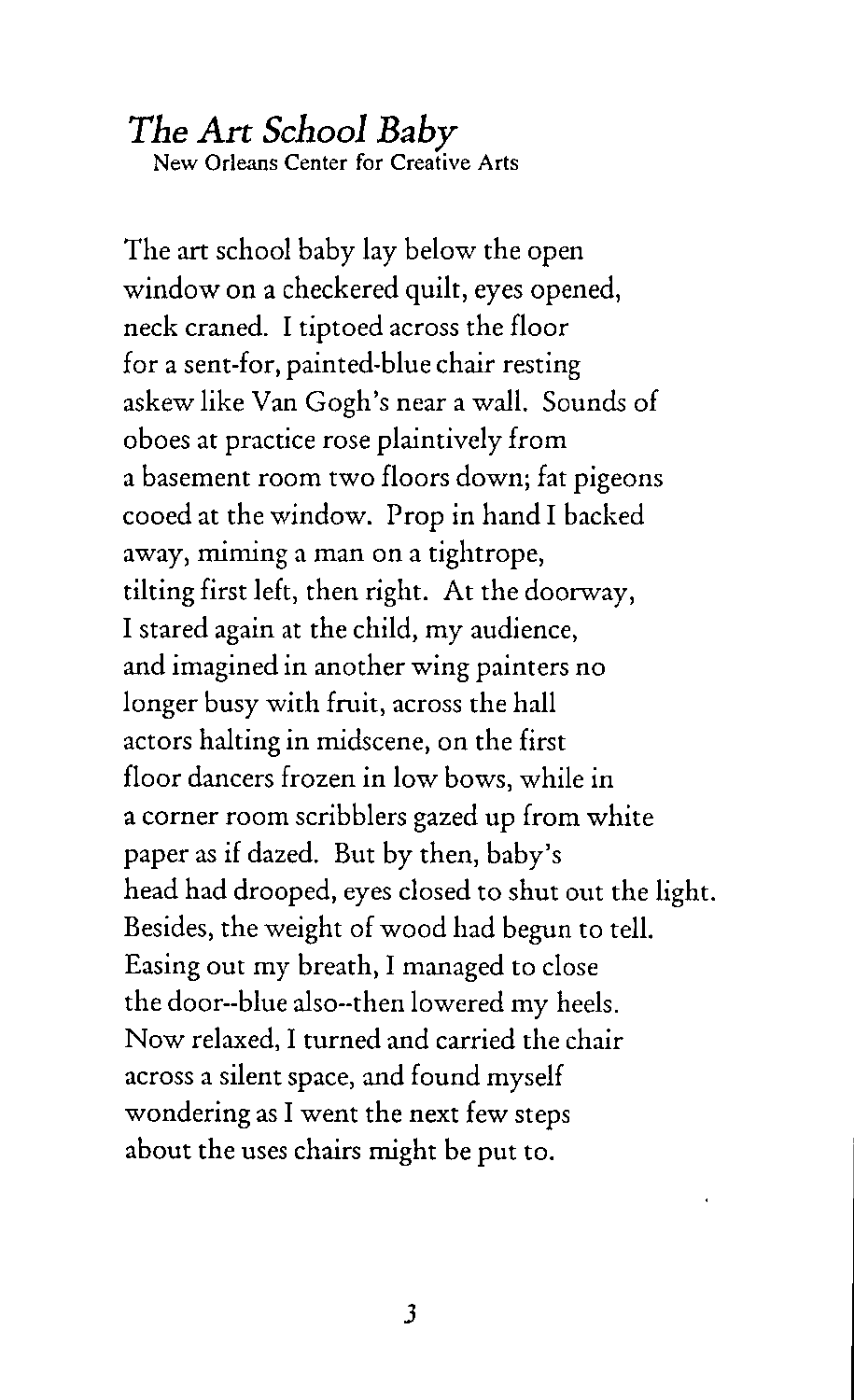#### *Harry* **Connick's** *First Video*

My camera followed her as she crossed the room, every motion defining its space. Harry played the piano, watched the white face and hands, the strong limbs arching, as his music leaped and hopped. Then he reached down inside and plucked strings, as if lifting her, the mime, into light, crescendo, end. Only then did my camera turn and stay on him. Harry hadn't yet learned to smile, wasn't famous yet. He stood, closed the lid, embarrassed by our warm praise, mine and hers, accepted his pay and slid out the door, one step closer, one step farther away.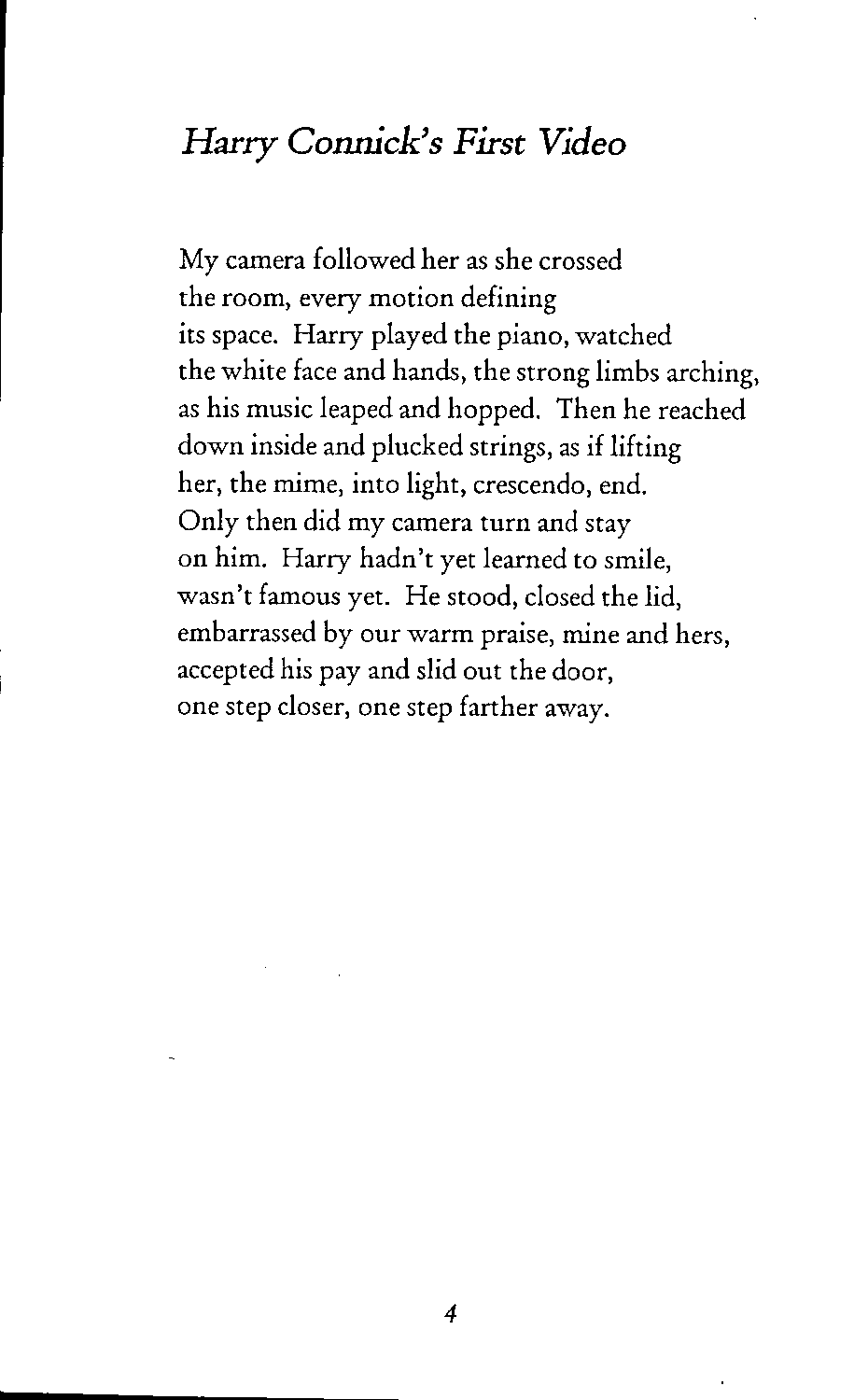#### *Processional in Armstrong Park* **New Orleans**

We followed red footprints down a sidestreet leading from the Quarter to Armstrong Park until they grew too faint and disappeared at a wooden gate, two bloody signs, hexes. In the Park itself, we rested under a tree, swayed to insistent rhythms, watched a policeman's horse stretch out his legs to pee, his smileless rider immersed inside his murky visor. We smirked as a drunken bum flopped back for a short snooze, but jumped up when the ornate band began to strut, men dressed like soldiers, surrounded by their women, **singing) sometimes groaning, sometimes shouting,** while in the air the fine clay dust floated.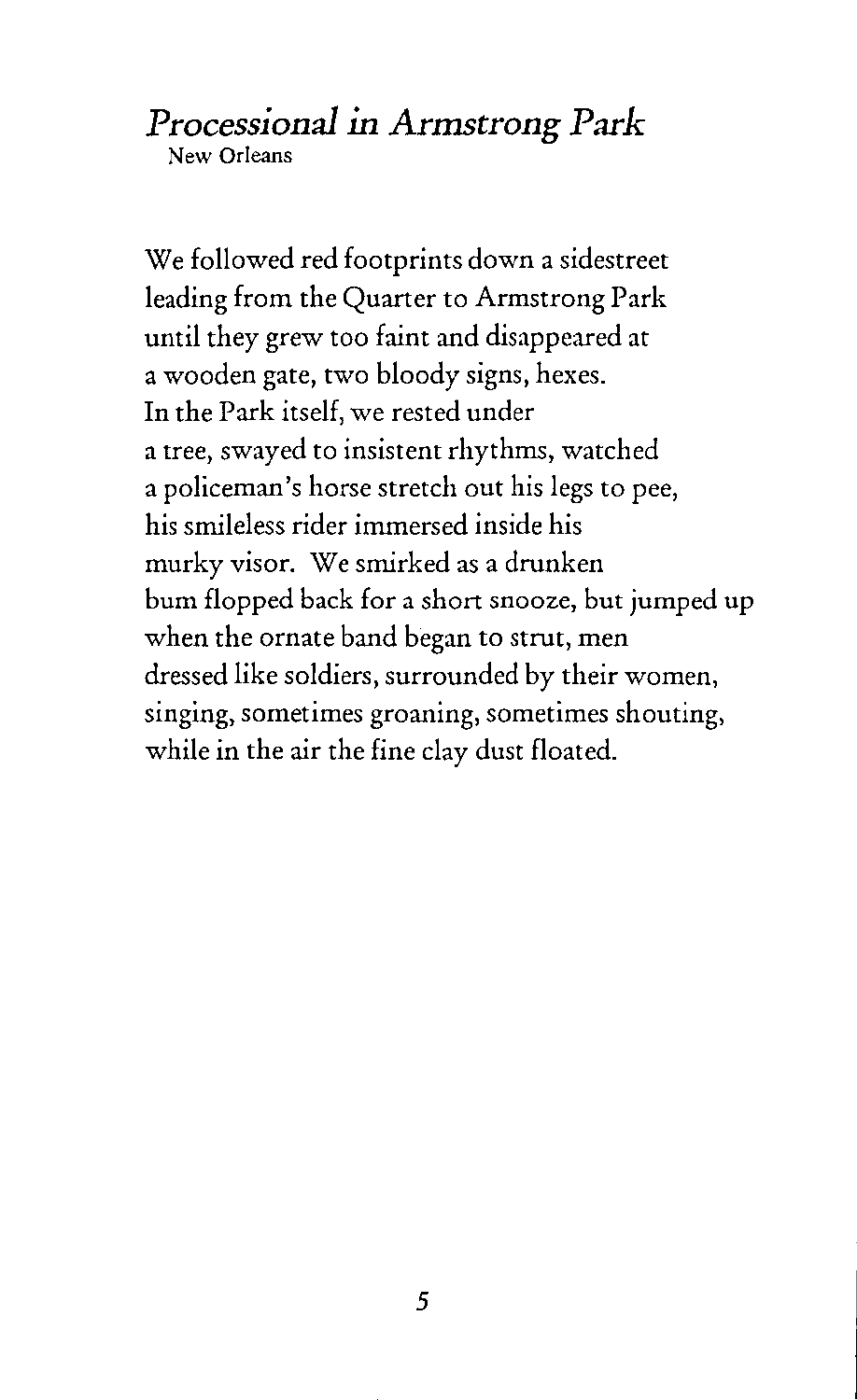#### *The* **Hearth,** *Warmed with Fire*

She loved his smell the constant brown the warmth of fur thick against her skin

dreamed of the forest her own innocence cleansed by nakedness in the maw of his mouth

open and stained with the juice of wild berries and smelling of the recent fish thought

of water that spilled down from a high rock and spread out like the plush gush from the faucet

in a warm bath where she would lie float hand lost in a rag eyes closed in thick steam

dreaming that life is a dream that the great bear climbed over the mountain and ran far away

to await her arrival in the pine-wood motel just off the highway where the darkness recedes

and disappears into its own reckonings deep paths that lead to places lacking maps and long trails

hurrying nowhere ambling slowly back somewhere and the animals all alive with bright yellow eyes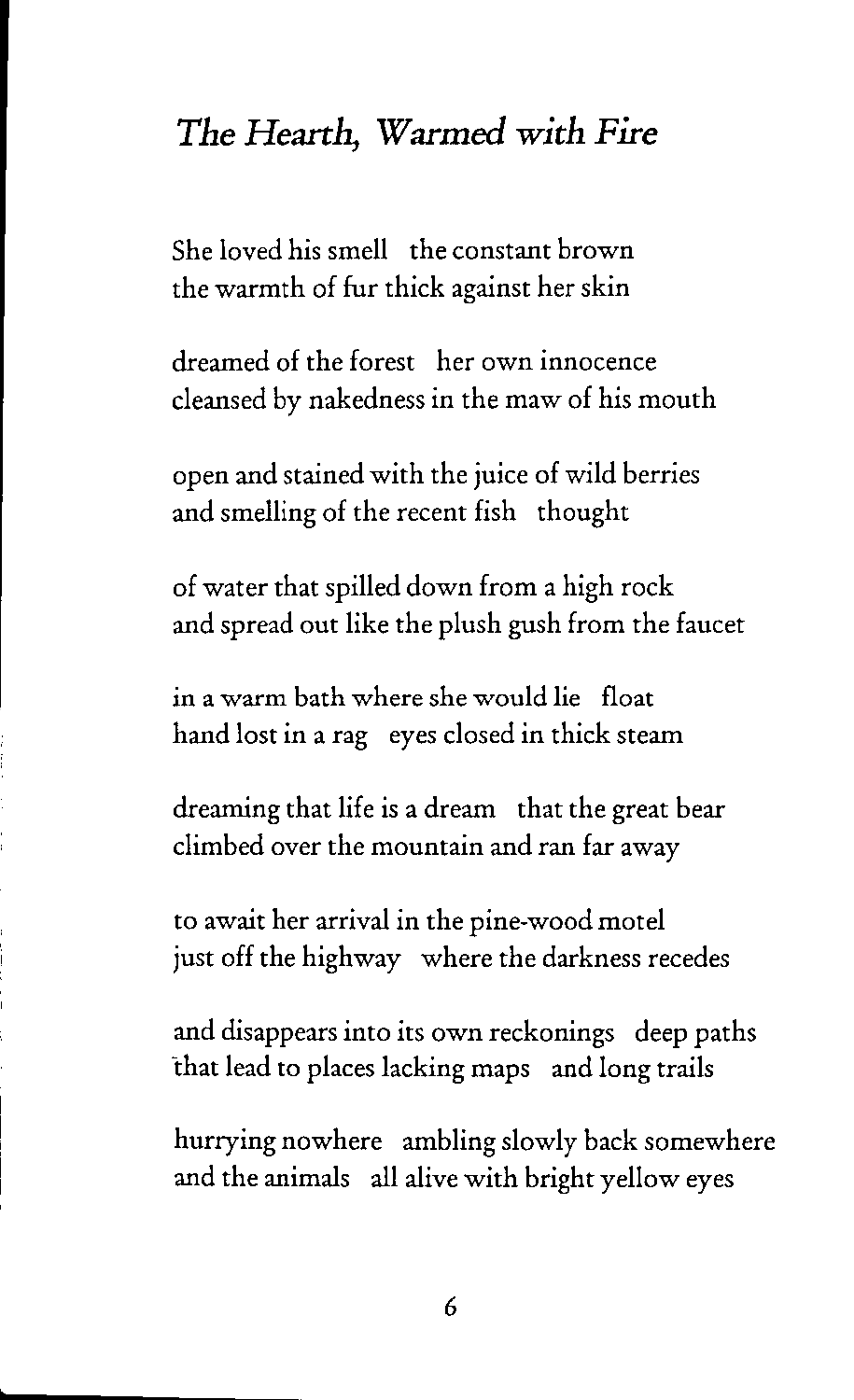# *Snake Boy*

**for my brother**

He used the screen porch for his lab, kept his lizards and turtles alive with the flies and pill bugs he brought inside. Mom wouldn't go on the porch, but sometimes lingered in the doorway to watch her son, my older brother, at play with his captives. When he brought home the sack of snakes, mad writhing moccasins he'd caught by hand at the pond with the big magnolia, that meant for me to hear, Mom put her foot down, said, "Enough." Everything had to go. She wanted back her porch, the glittering evenings, wanted sons with whom she could talk, touch. Jim promised he'd stop, but became a biologist. Me? I'm David, the son who's the poet.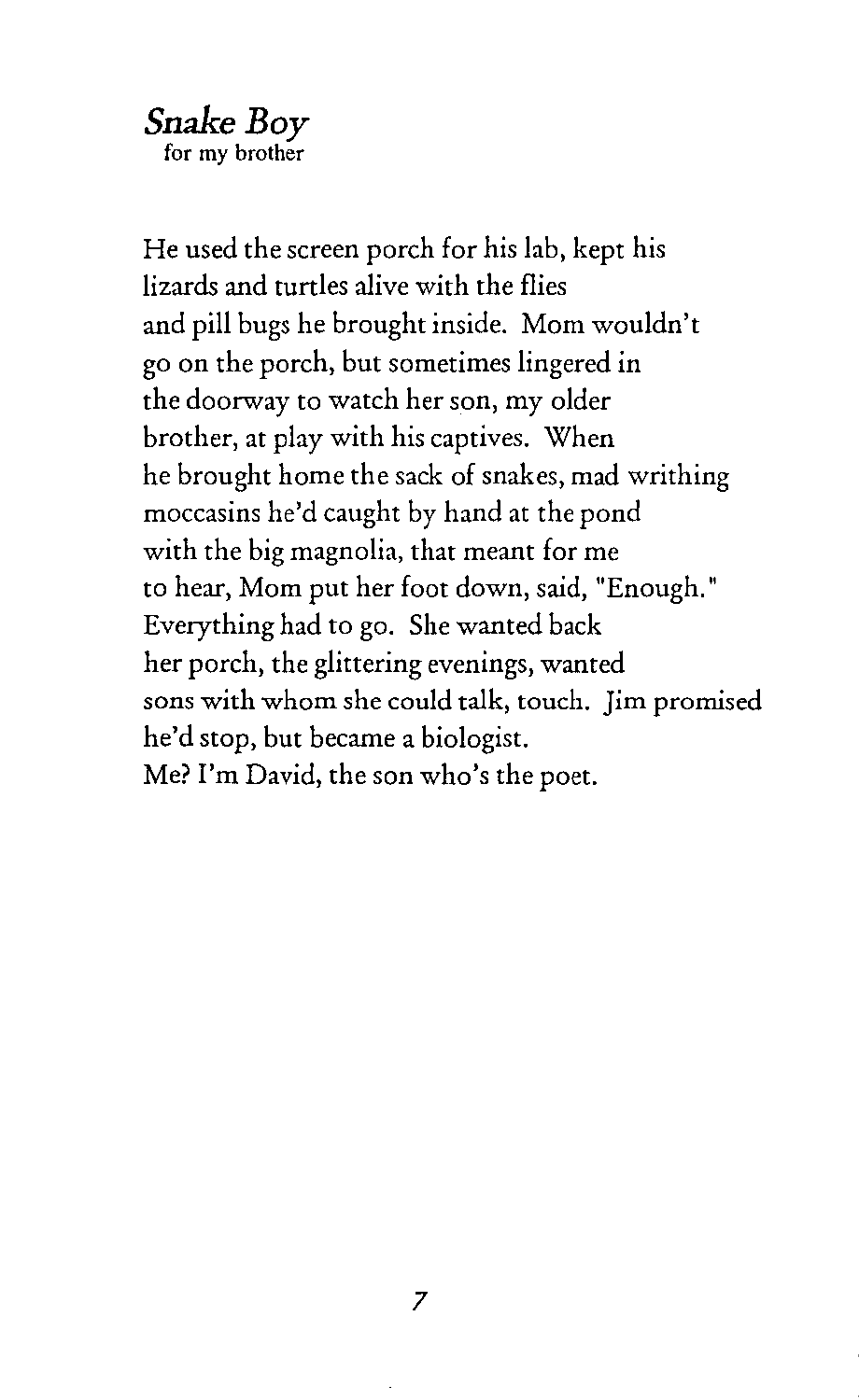## *The Conception*

The sun regards in its own pale mirror, not its own reflection, but a world new with perfect fish twisting in the figure of a helix sundered in the pinprick of space: nerves stretch apart in the dark mire as if reinscribing themselves with mud, smoldering, igniting like hot lava, scorching those alive in the sacred lake, bringing some new form into old water.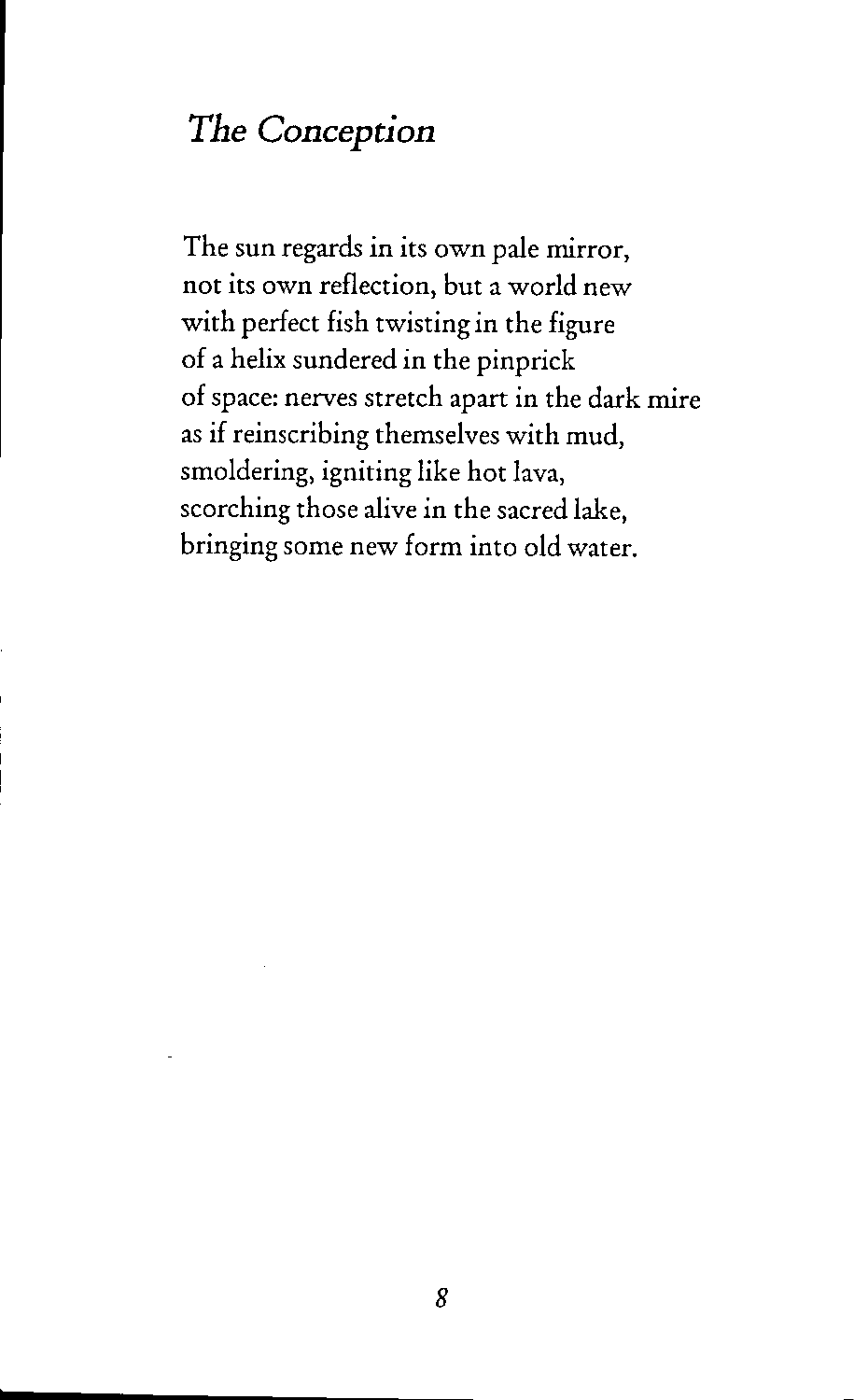## *Diction*

Her mysterious mouth looms close to my bemused ear, her mellifluousness lost in the muffled breathing of the secrets whispered through the heated air: I listen, then listen and wait.

Soon everything will become apparent. My head will turn, my eyes clarify hers, and my teeth bite slowly in two the hesitancy lingering in my throat. In my speech I will re-discover her.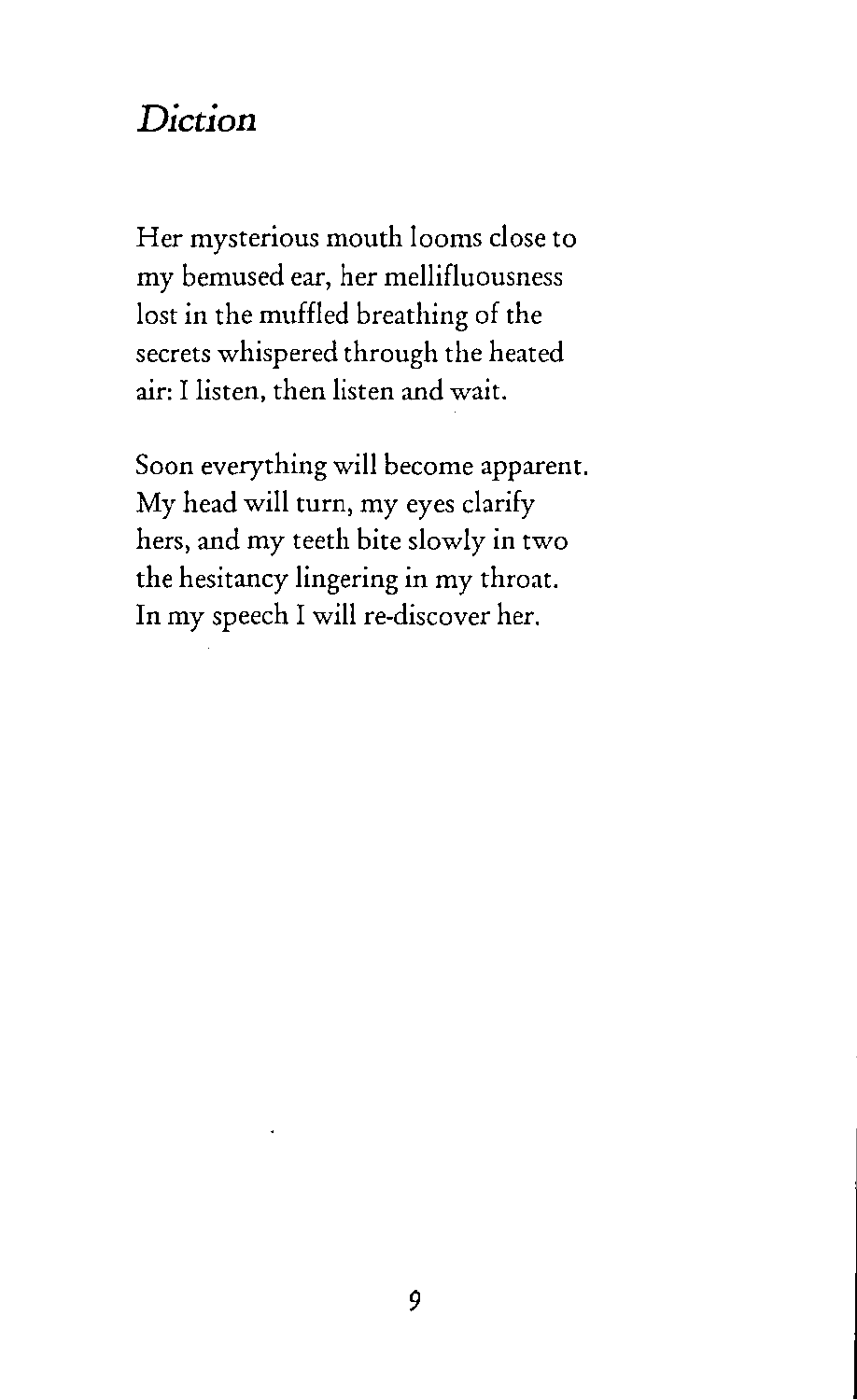#### *From Here to Eternity Again*

I stand on top of a rock wall outside **Honolulu, another** *tourist,* **camera** aimed down into the small inlet, amazed at illusion. Two bikinied girls swim in the white spume, bobbing in the waves. **My lens zooms in on them. Ishout, "Action. <sup>n</sup>**

All brawn and confidence, Burt carries her, streaming, limp in his arms, onto the sand, and lays her on the beach, knowing that she will appear willing in the scene, but when white fades to black, Deborah will sit up and then stand and more than likely dust off her behind and complain of the sand. Kiss, they'll add the sound later, try not to grin.

And there he is, the director, like me on the outside looking in, or down, not quite satisfied, wanting to show, not tell, to use another angle to reveal in the fake moonlight Burt's carnal nature, Deborah's obvious assets--Iegs, breasts.

.And me, I want my girls, the stand-ins, stark, naked, entwined, boys playing girls, I don't care. Art is art. I want one shots and twos. I want to fade out on two touching mouths.

But then the tour guide says it's time to go. Last one back on the bus has to hula.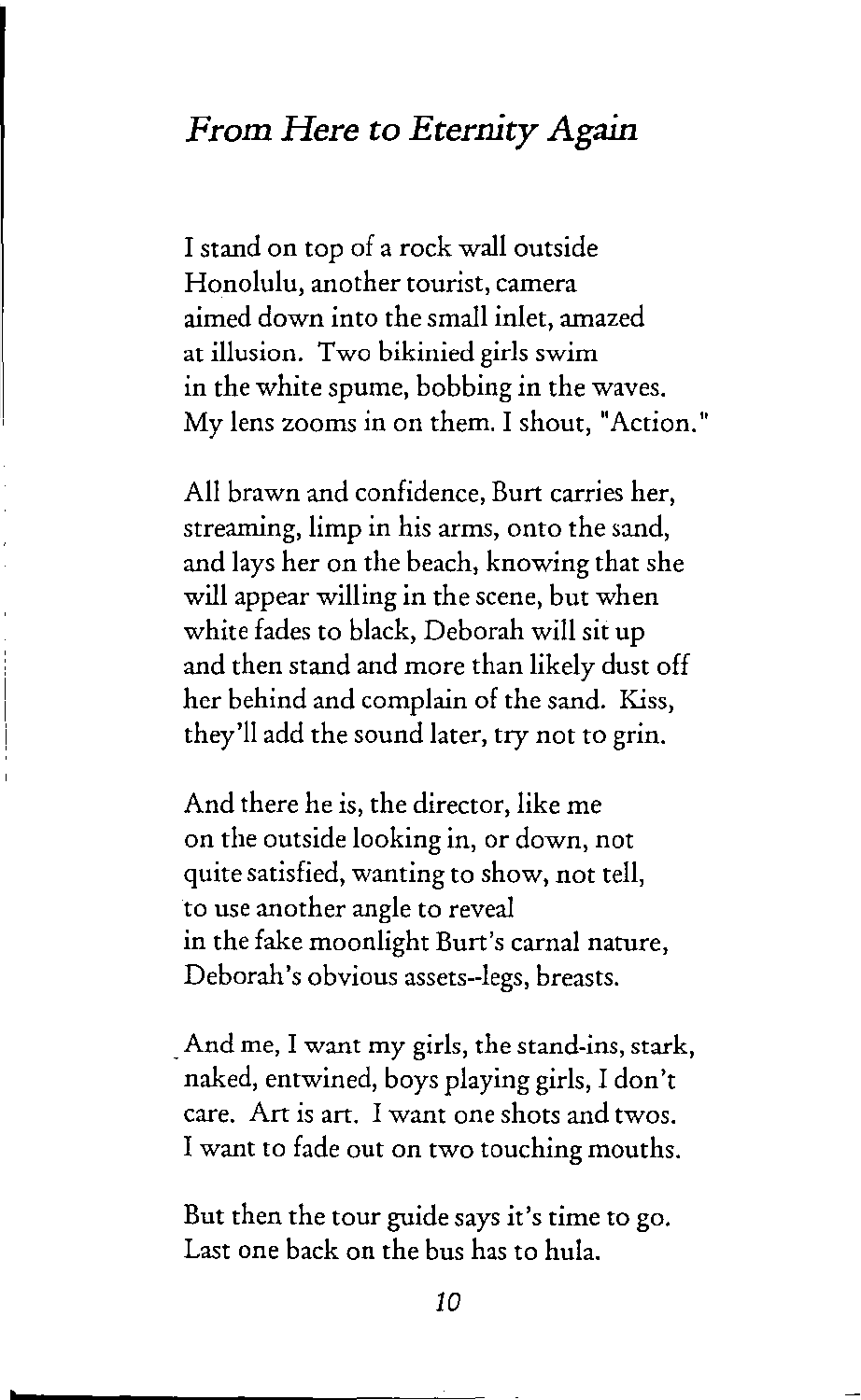## *Hiroshima:* **Pica Don**

Dust would billow out just like the clouds that burst from teacher's blackboard erasers if someone could be found capable of clapping two stones together in the after-whiteness of Pica Don, which covers Hiroshima with its shroud. The air tastes of dried milk paste, shadows only mouse-high crouch in the rubble, and none of the doctors know what to do with the skin that they glean with their surgical scissors. The burning light devoured everything that saw. When the wind followed, only ashes blew away, the screams of the dead swallowed by a pure whiteness that no human eye could contemplate. The thunder brought no rain, provided no relief. In the mind only the color gray resists decay.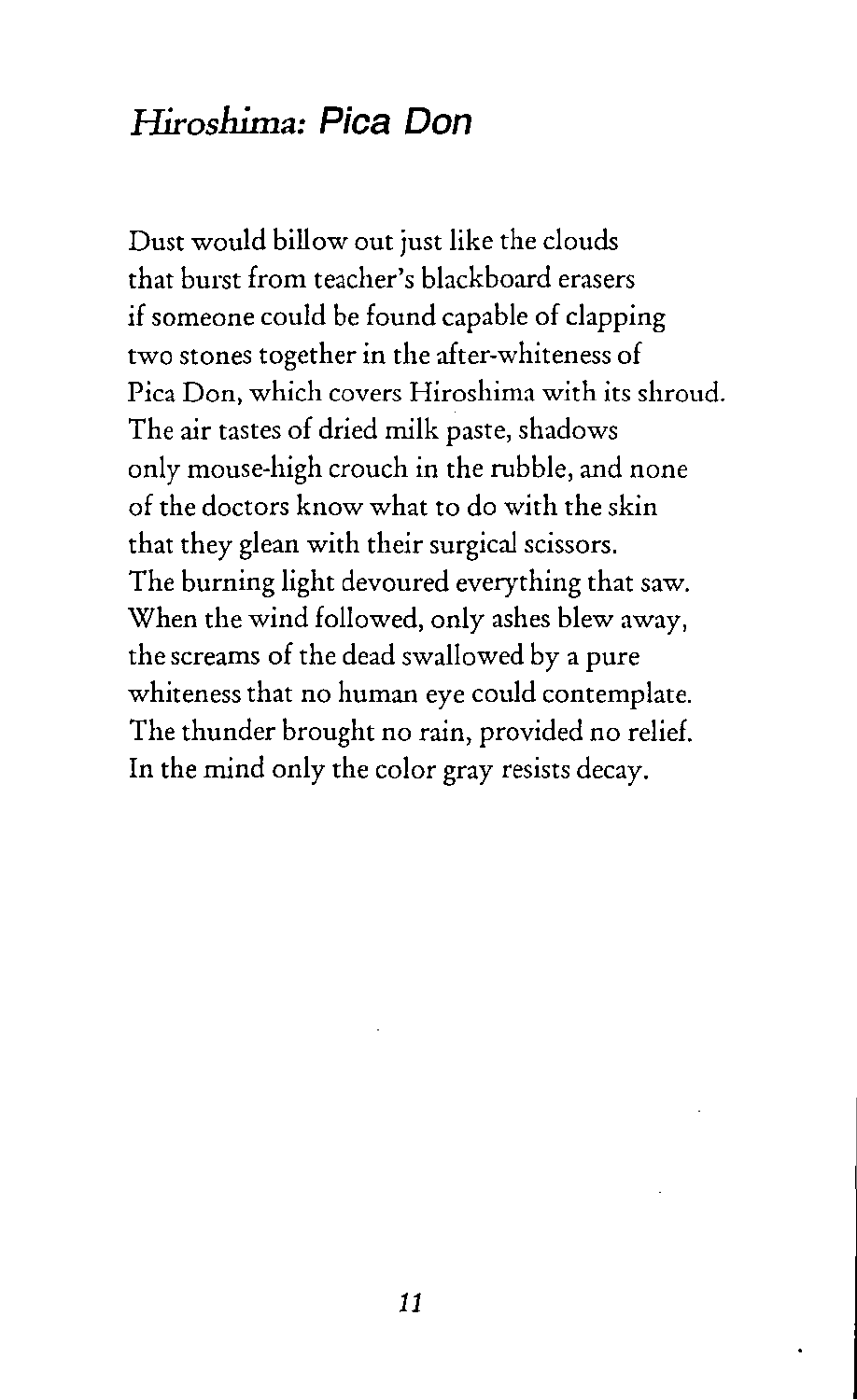## *Moon Worship*

We stepped carefully over the driftwood, letting our toes feel for the firmer sand,

and listened to, rather than saw, the sound of motion, the sift, the suck, the slap.

The moon soaked us in diffused light, blending night shadows, **soft, contoured,**

devouring itself time and again, night after night, always greater or smaller by one more bite, **content in its own realm,** in its own sight.

We pretended trust, prayed for we didn't know what, but cast our eyes **on other points of reference,** glimmerings,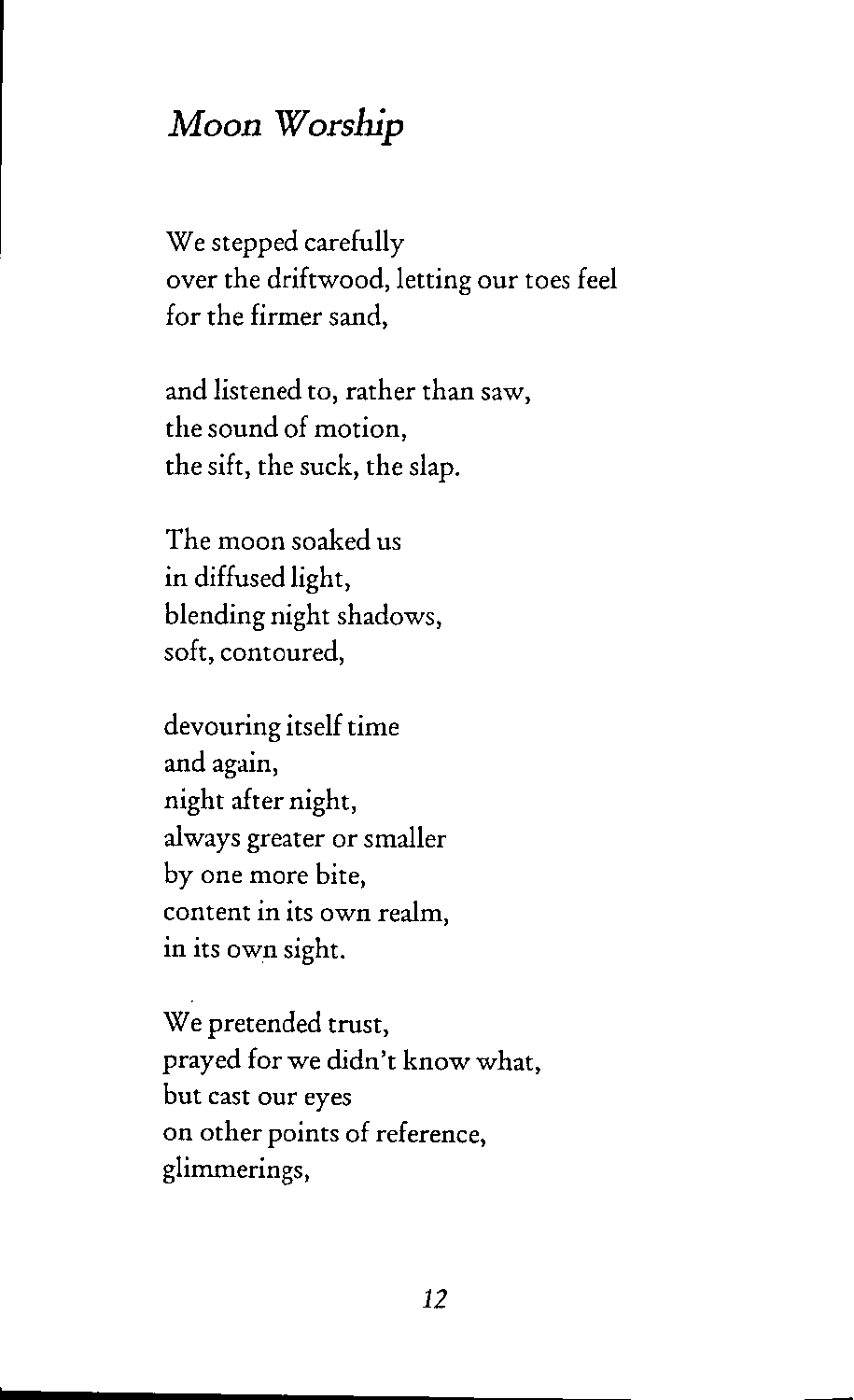something beyond the moon's,

finding the best neither **in repetition nor return**

but in the surf reaching up and falling down,

glowing white in its own dissolving,

sound and brightness.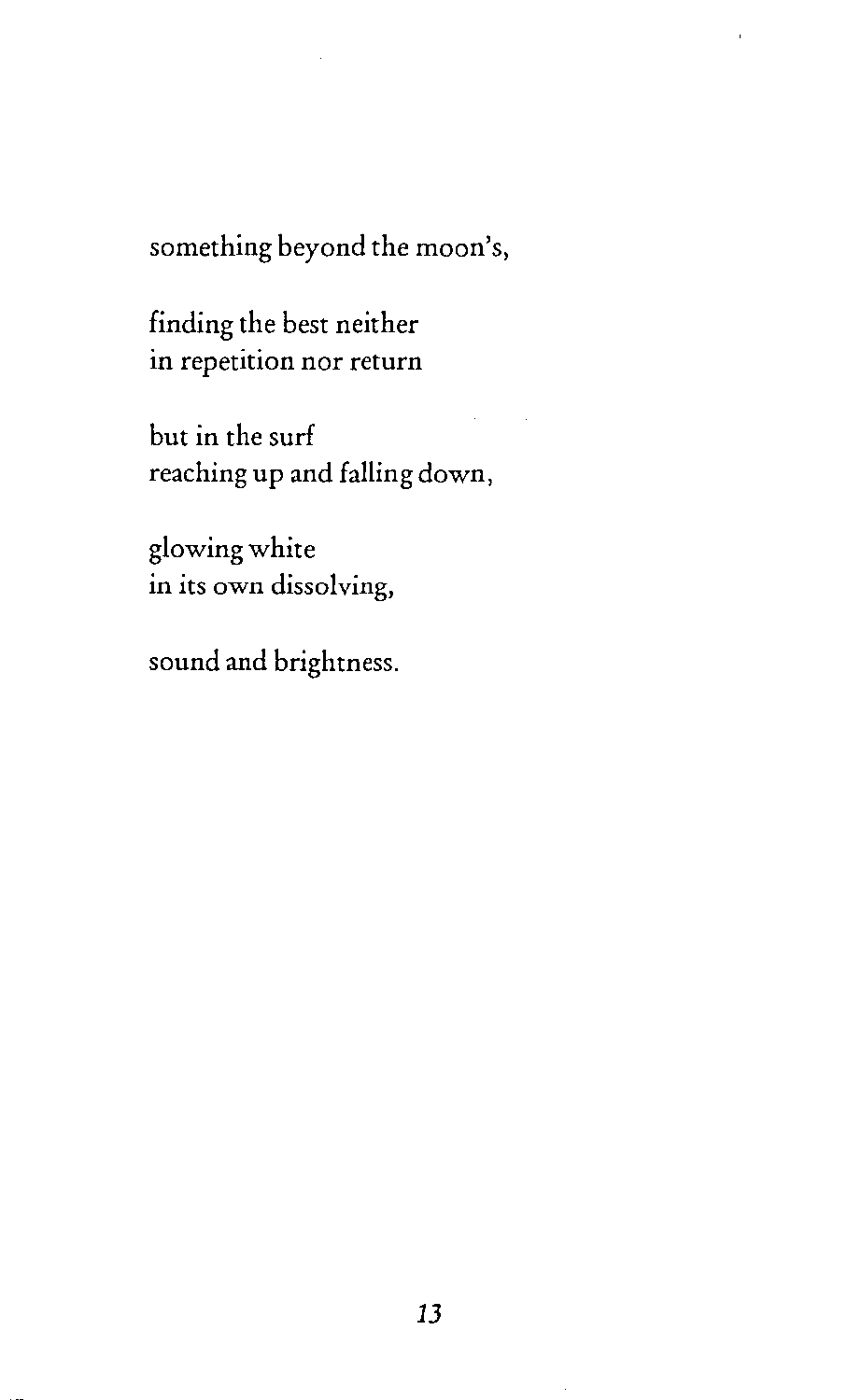## **Empty** *Vase*

In the bath water, her skin seemed to shine with the light of a Chinese lantern. Like rose petals strewn on a clear pool, her hair ebbed. Kneeling beside her, I handed her the last sliver of perfumed soap. When she spoke, I expected jasmine's sweetest scent. I wrapped her, as she stepped from the white tub, in a soft, heavy towel, then noticed, across the dark hallway, a fire-cured vase standing alone on the mahogany table in the corner bedroom, empty, cool to the touch, tinged blue in the gray dusk, and, at least for the moment, flowerless.

Ţ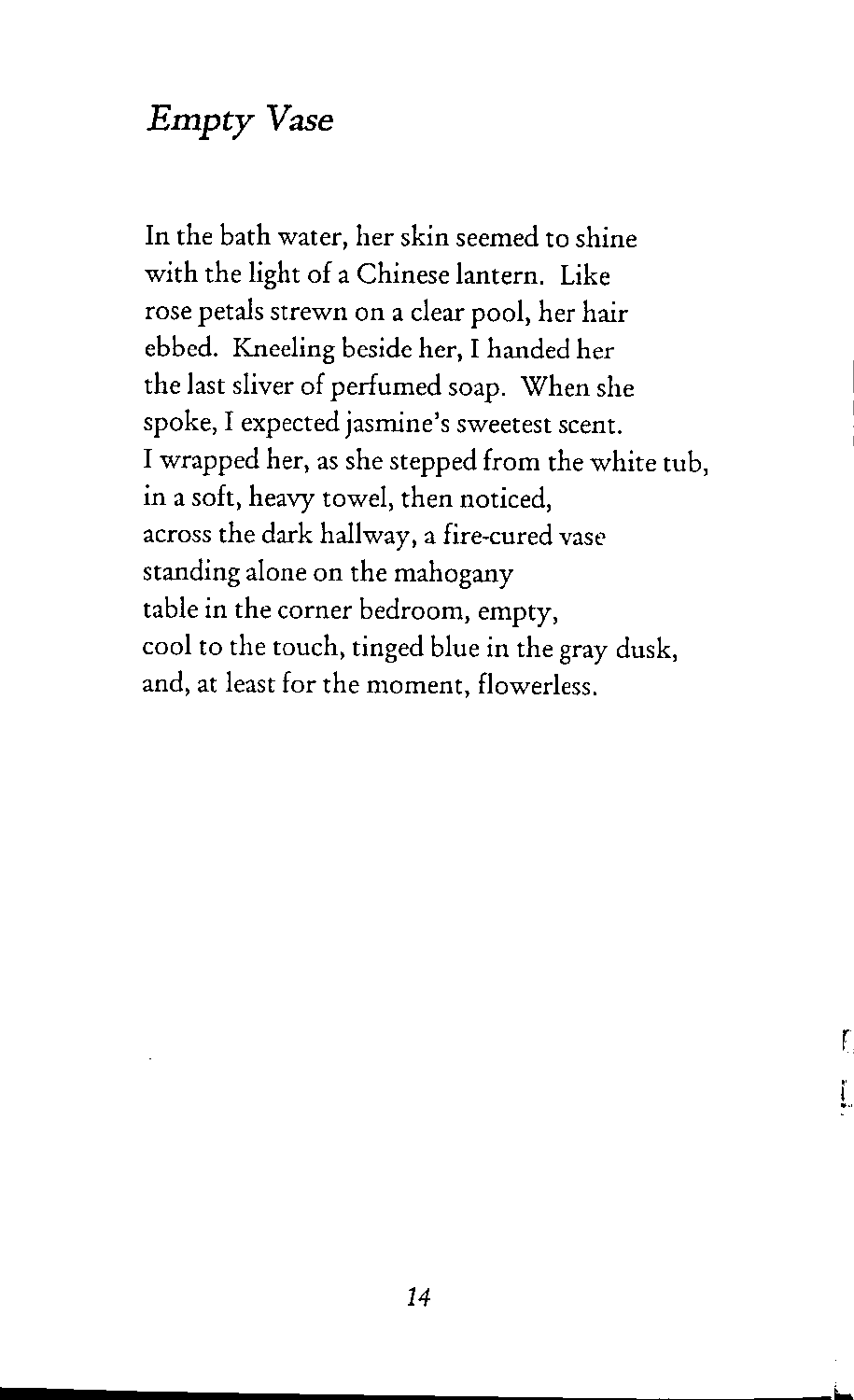#### *The Beast Dream*

On the backs of large black shapes tall girls rode gliding in and out of moonlight, changing aspect. With eyes of a lone red wolf, I hunkered down in the long grass, held my breath, and watched them parade by, so languid. I might have followed them, and in veiled light slain them one by one. Instead I drowsed, letting my heavy lids slide down, slow. At daybreak, I awoke encased in muslin, muffled deep within myself, my throat raw, and gnawed by an overwhelming hunger. I ran my sleep-thickened tongue along my teeth, then inhaled my own scent, the musty fur. I squinted into window glare, imagined fields with flowers, heard children's voices.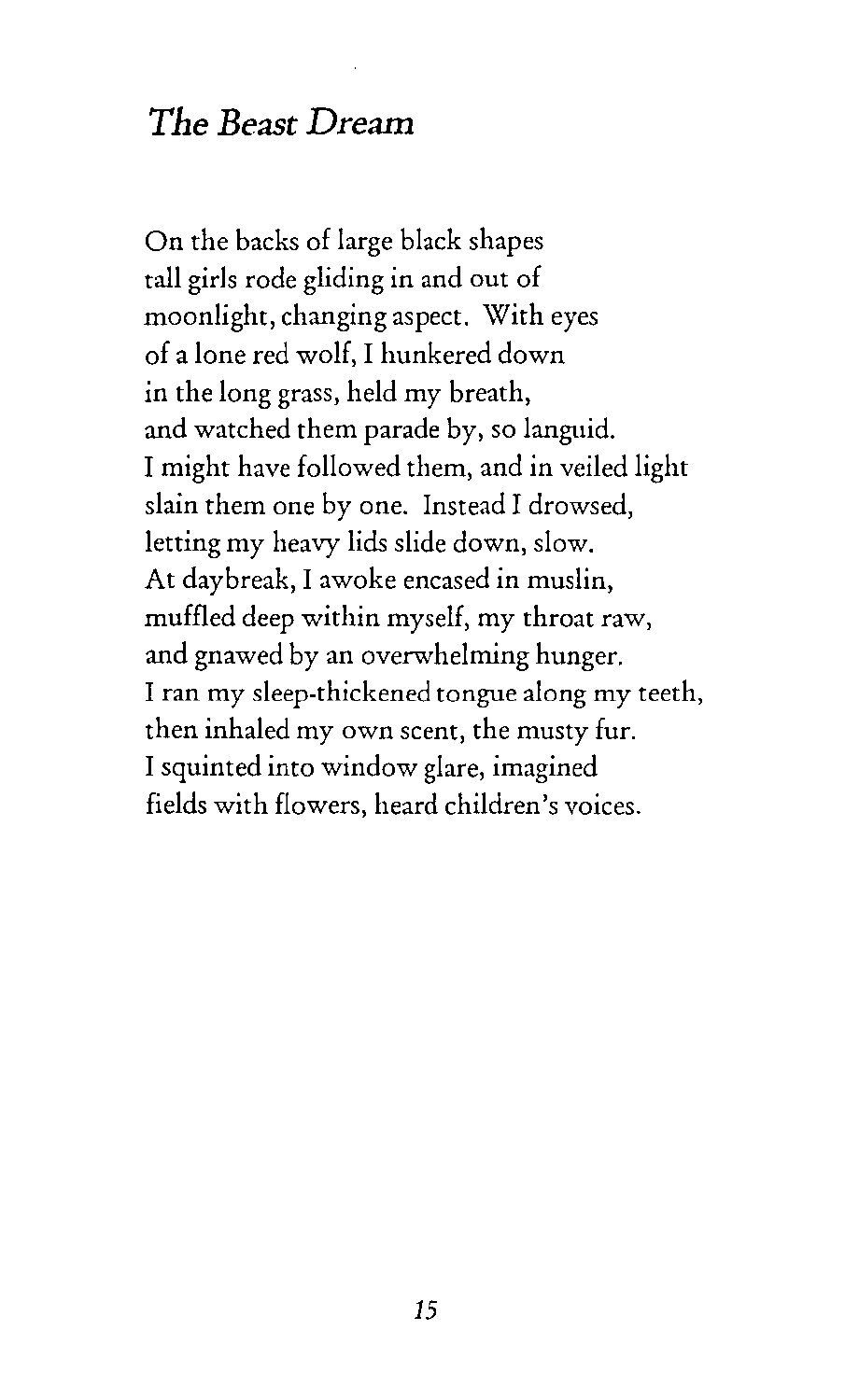#### *Keats Oriental*

**for Matt Brennan**

When I saw the blood on the Spanish steps, the dropped flowers spilling red, then flowing downward like the painted shadows that spill into the sea to kill the sun, always in the steady onslaught of a cruel moon, I closed my raw eyes and pressed my fingers against my two soft eyelids, darkened rooms. My shocked brain set off bright bursts, the fireworks

exploding in mime and hurtling through my displaced childhood to recall voices singing of worlds not till now understood. Entranced, I stood later in the door of a Chinese restaurant, where steaming duck was being served. There I waited, patient.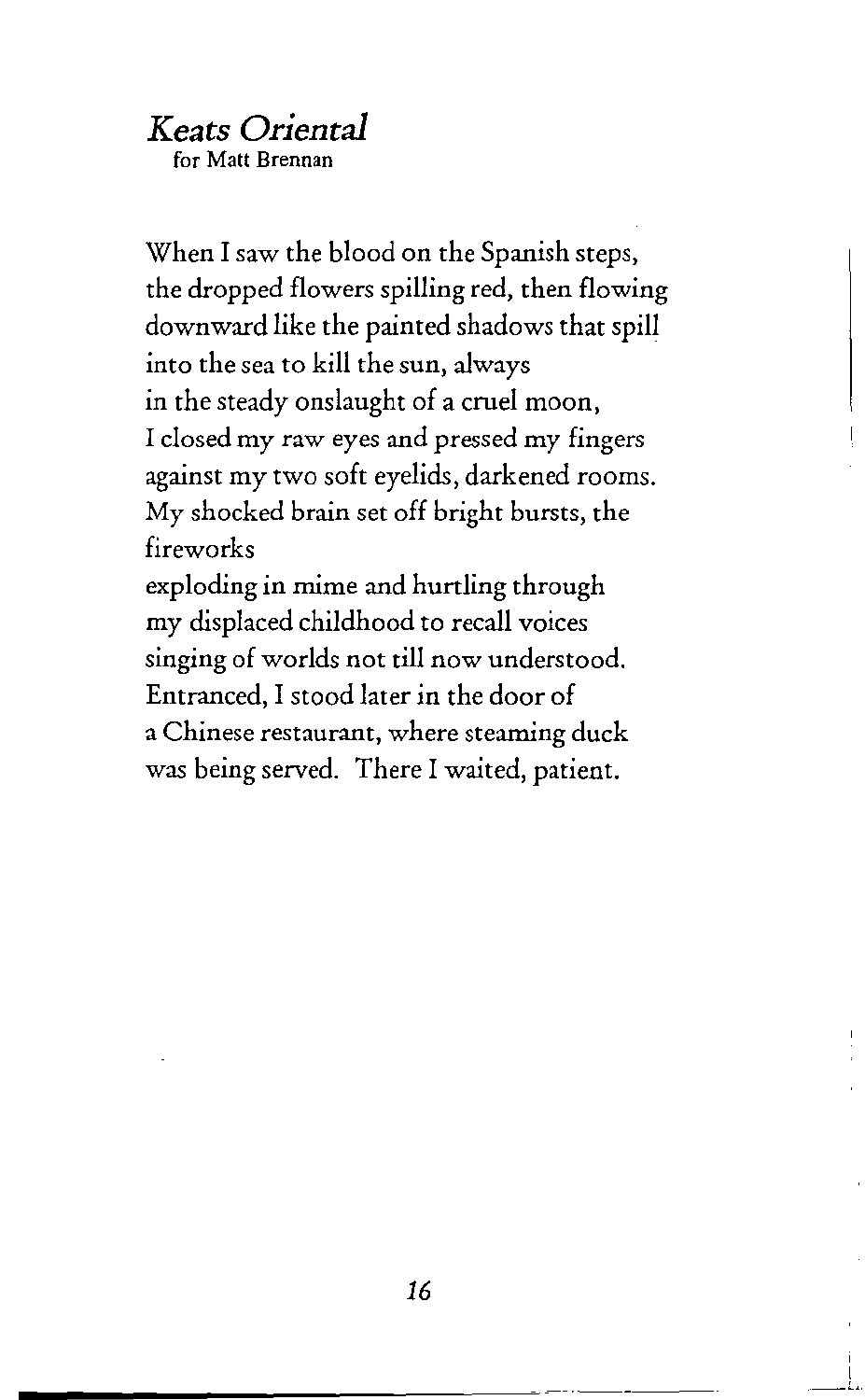## *Like Eels*

Caught like slow eels in a clear ether jar, the blonde woman writhes slowly beneath him, and he moves in her, eyes open, staring down into her face. Both her long hands, one on his shoulder, and one placed in the small of his back, guide his muscular body as her hips rise to meet each thrust. Then her mouth, like his eyes, opens, calling out words, silent oaths, perhaps even his real name, while his shiny skin glistens in harsh light. So exact is her washed beauty, I find it impossible to believe that she can like what she is now doing; I want her myself. It's twenty-five cents for five swift minutes, barely enough time in the small black room to include doubt as I watch their anonymous act reeling onto a patch of thick white paint beginning to buckle on the locked wooden door.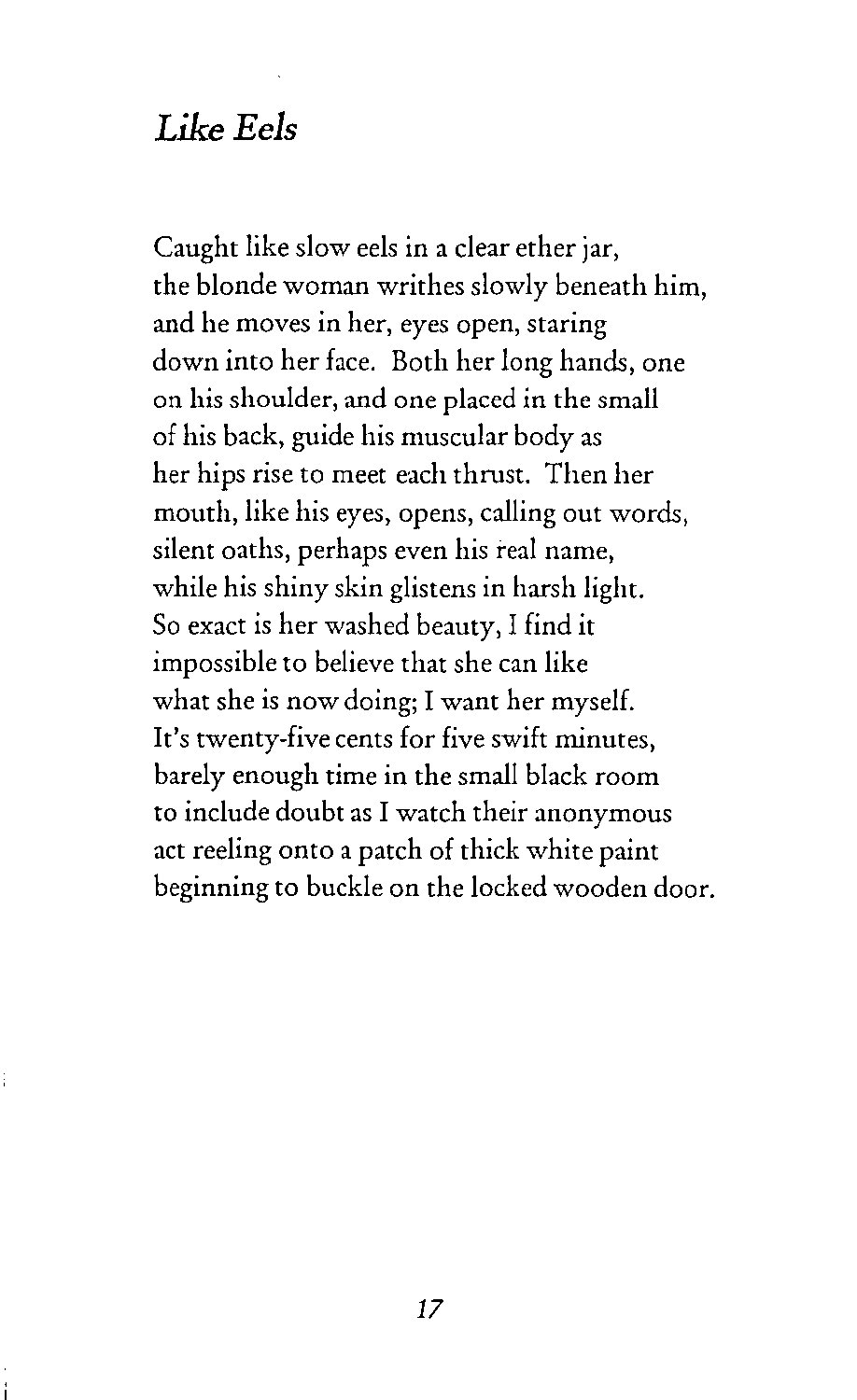#### *The Rescue*

Once again I nauseate myself. The words come out jet-propelled like vomit. I have no control, but I continue to talk, hoping that the words will line up like good soldiers and take orders. Either they do not recognize my authority or do not understand me. I bob for brains like a soon-to-bebeached whale afloat on a scummy sea, but I do not give up--cannot. A woman with wit butts in. I am her grateful slave, and while searching for a way to express my regard, I try to swallow my beasty tongue, my now dumbstruck heart clumsy with love, inarticulate with ardor.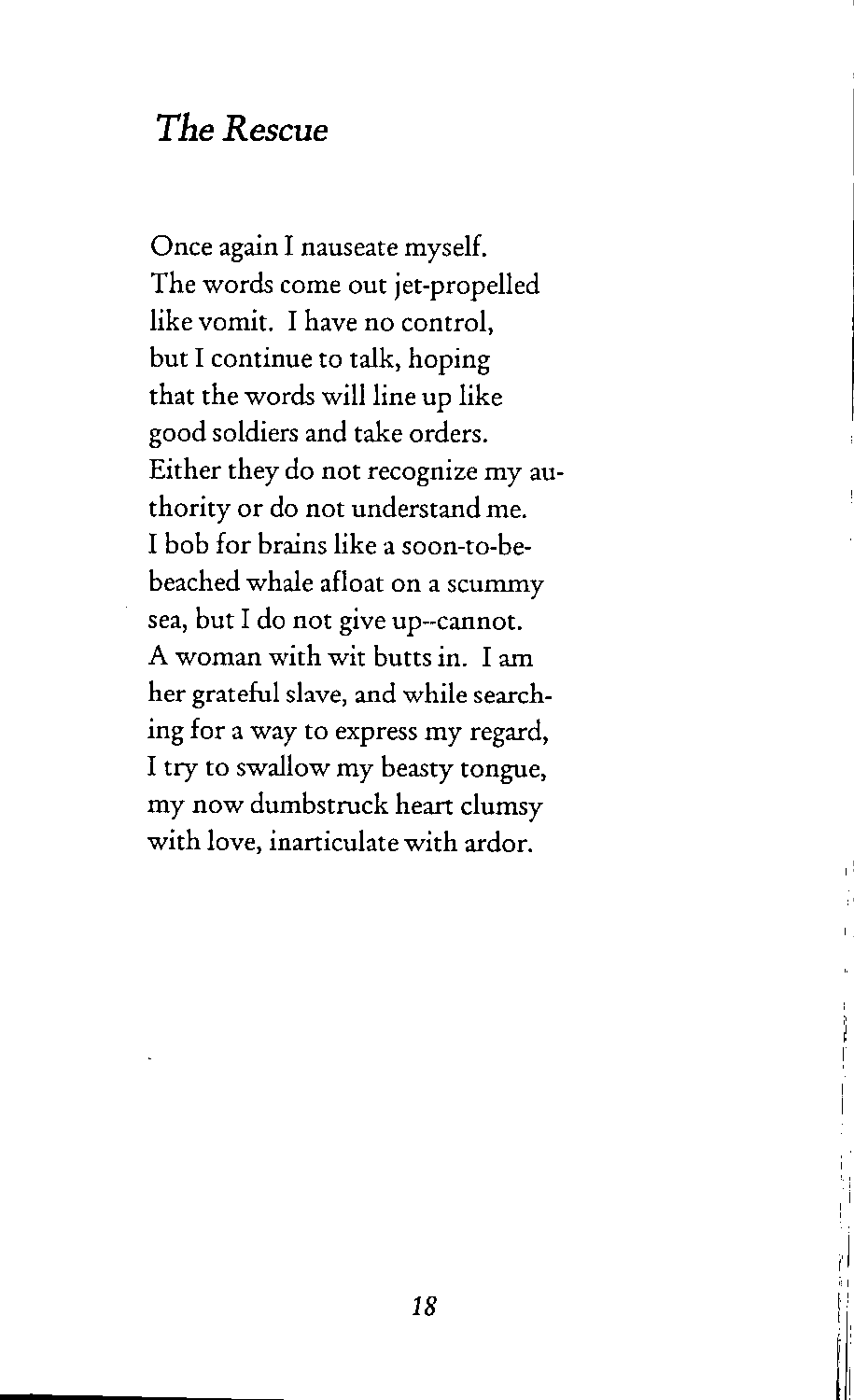#### *The Otters at the Free Zoo*

We went to the free zoo. We hoped the goats would wrap greedy tongues around our wrists. It was the wrong season of the year. **Goats are smart. No acorns, no kiss.**

A hippo stuck his ugly snout through heavy-duty round iron bars. We thought he was bleeding. Red fluid oozed from his mottled skin and dripped onto the shaded cement of the stall. We thought he was sad, but a sign said he was only sweating. After drinking water from a gushing fountain, he slowly eased himself into a pool of water that did not cover his entire back, where a long-necked white bird sat.

We saw a white deer, six monkeys, a bald eagle, sleeping lions, a deaf leopard, and a lone prairie dog. I'm not telling you in the right order, but mixing it up. Doesn't matter much.

We looked over a pinkish cement wall and discovered the four otters. Three scratched themselves and preened their fur. Like cats, they licked each other and rubbed their skin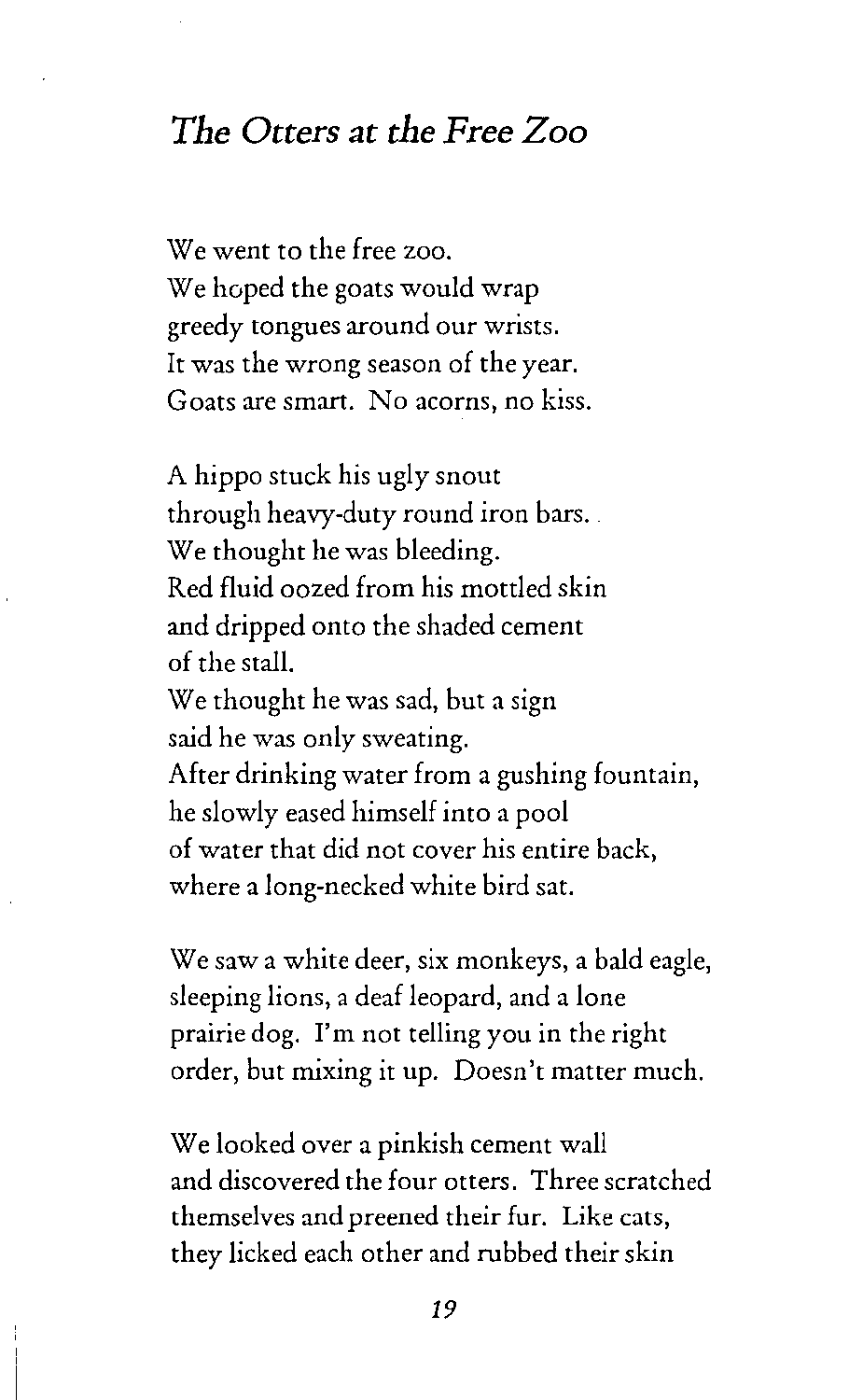on the cement. One otter, our favorite, played gliding back and forth across the clear, small pond. His face was clear and clean like a clown's. A man in a green shirt interrupted my watching: "Did you know their pelts're worth 200 dollars?" I smiled pleasantly. "Don't want to think about it. I like them like that," my answer.

The man was put off but said nothing. He went away. We watched our otters. Your fingers lightly touched my arm leaving no impression but not passing unnoticed.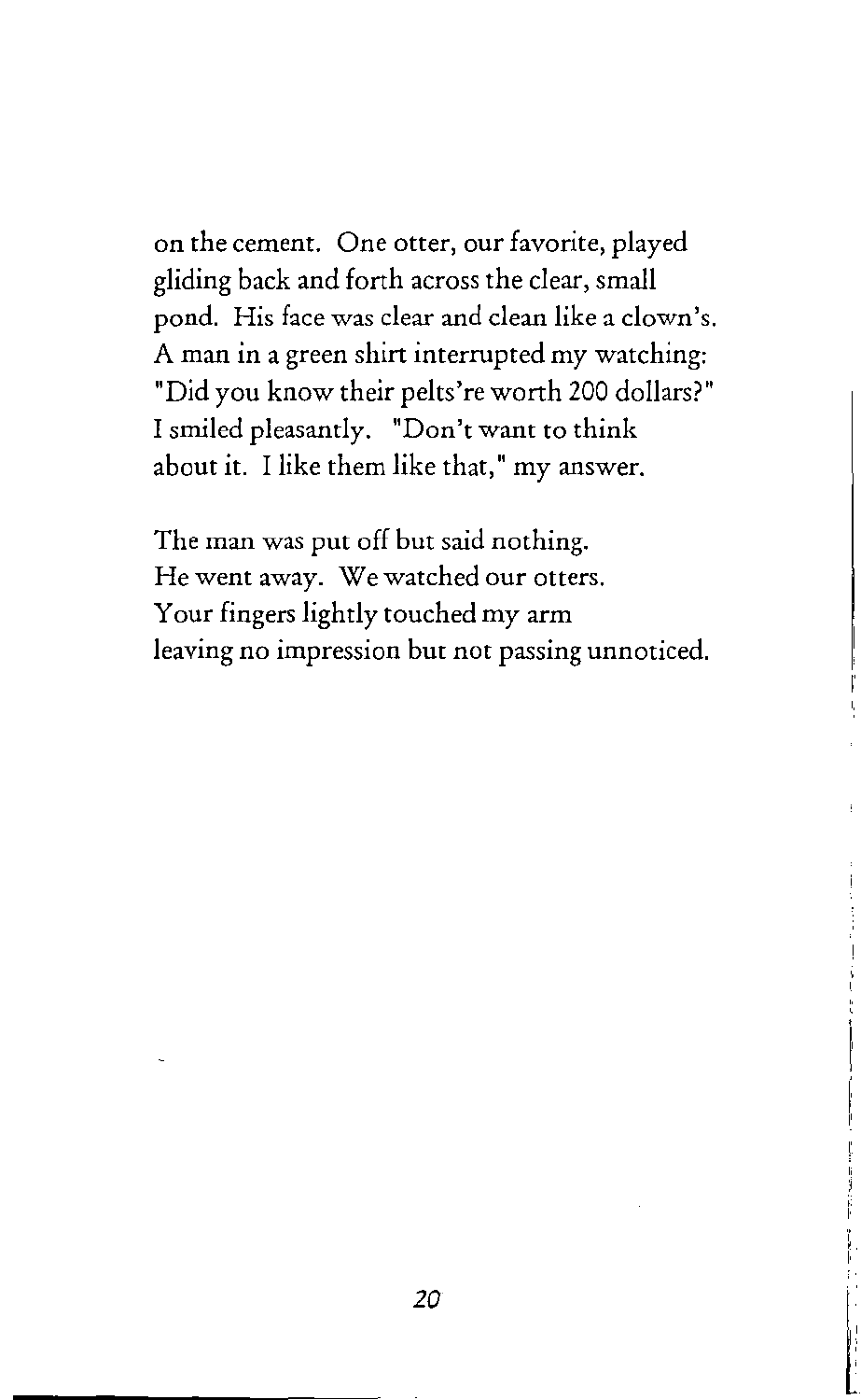#### *Vidalia Onions*

Shriners sell them in ten-pound gunny sacks. "As sweet as apples," or so they claim, and on the phone my father, now living in Texas, testifies it's true when he describes biting into them. "Now I can't eat **onions, no matter how sweet," he says. "Gas."** Like father like son, goes the old adage. Sometimes I can't eat tomatoes, I tell him: "It feels like a hole is eating through my stomach. Onions I don't even try." He laughs because we're not so alike. "I can still eat tomatoes," he brags, "though I like them better home grown. Nowadays they gas them to turn red." I worry about his health, wishing he'd give up booze and no longer smoke cigars that enrage his hernia. "I have a short list of forbidden foods, " I say, naming them on my fingers like known evils: salt, pepper, fat, bread, sugar- everything we like to eat. "Yes, and I almost forgot alcohol and caffeine. " I half-expect him to say, "When you quit, so will I," but he simply answers back, "I gave up the java." "That's good," knowing he drinks too much to help him idle through the long, slow days. "I hardly even play golf anymore," he complains. "All my friends are dead or gone. I guess I'm lucky just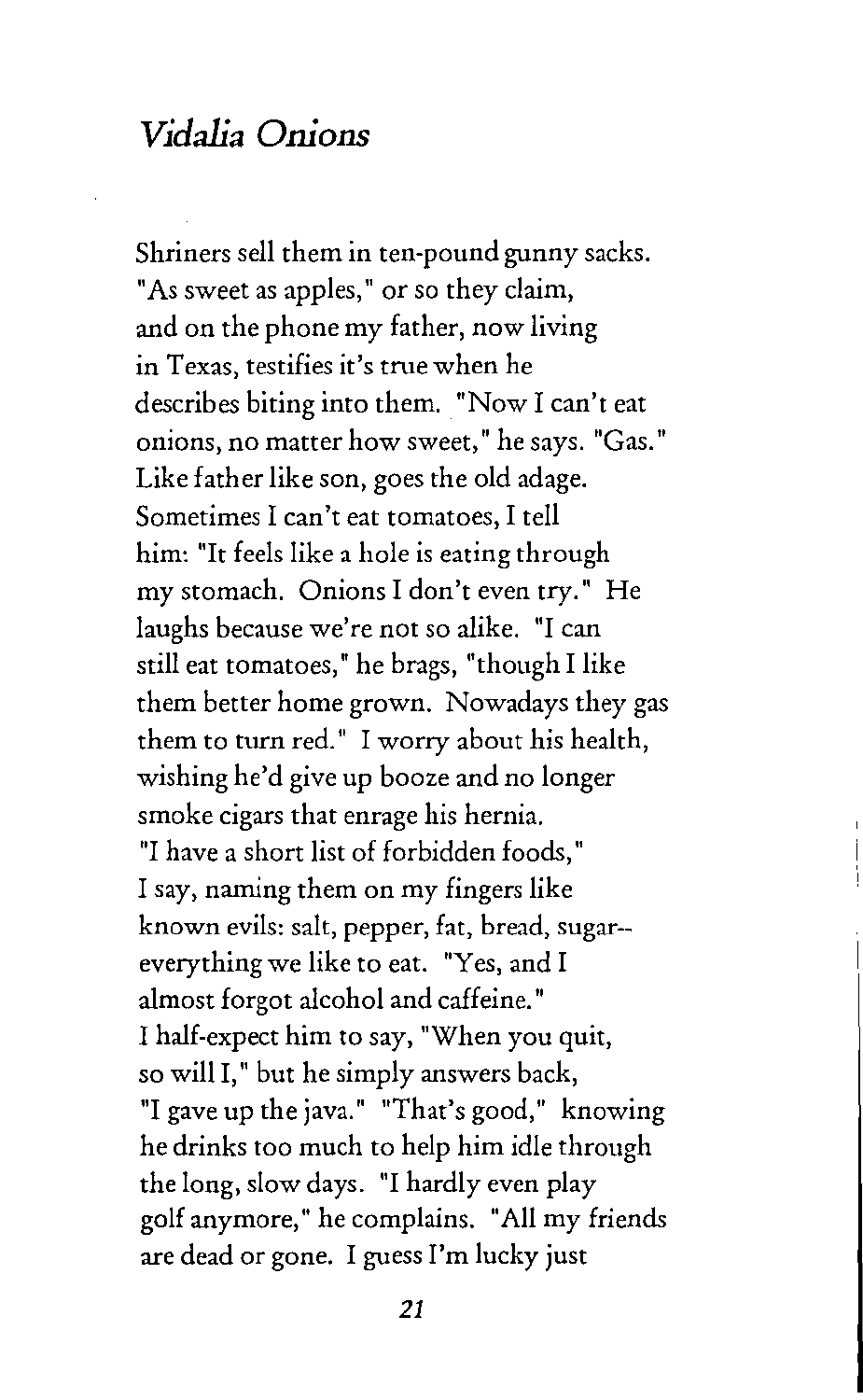to be alive, though that can't last forever." I joke I'm following in his footsteps. As jokes go, it falls pretty flat. "I guess you are," he says, but doesn't laugh aloud. When we disconnect, I crave a stiff drink, a little shaken, much wanting numbness, promising myself not to dwell on health, to ignore the not-yet, when next we speak. Meanwhile I pass men in dark red fezzes, standing along the roadside hawking their goods for charity, and still do not stop.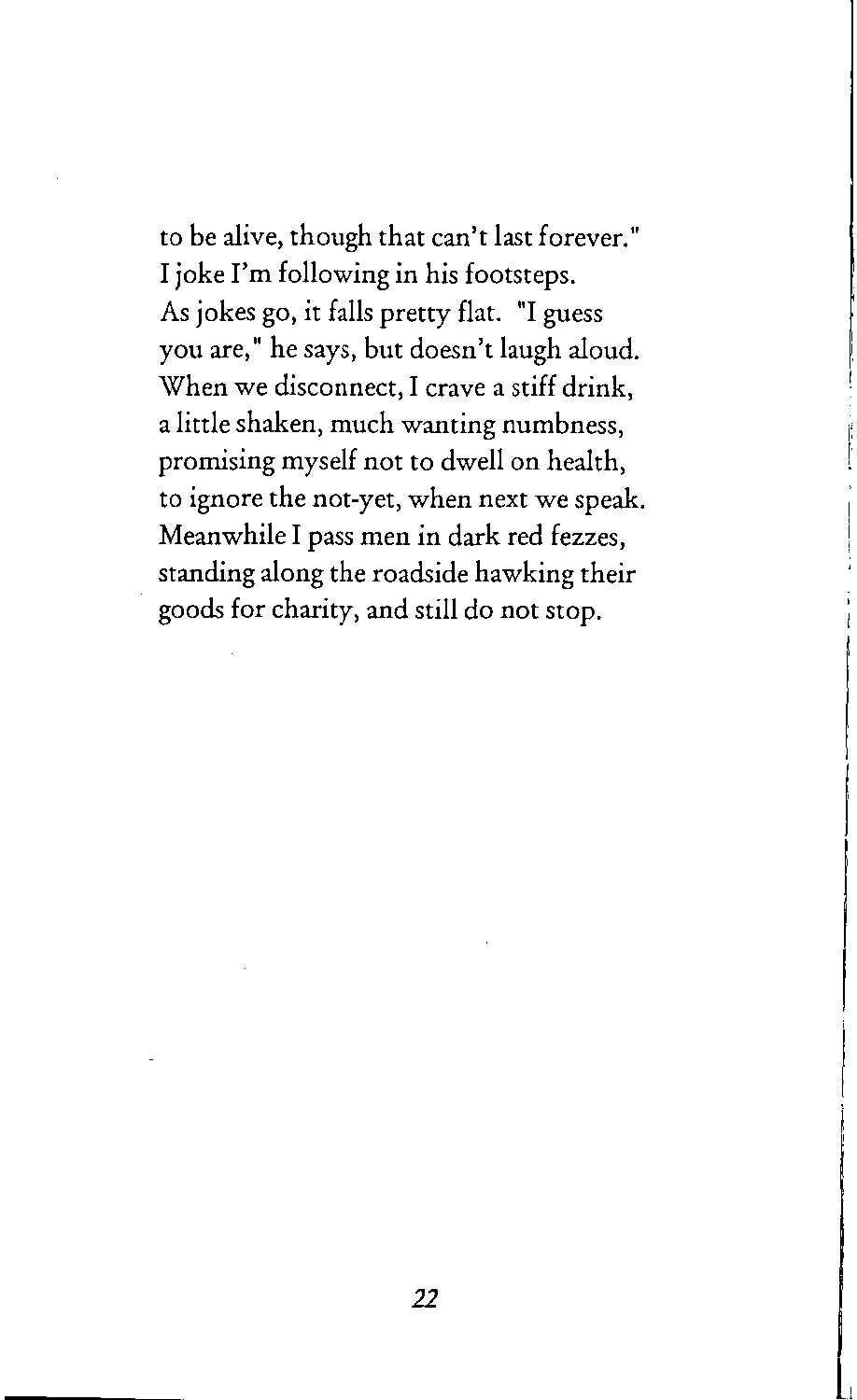## *World Series*

After sex I emerge from the bedroom just as someone, I can't tell who he is without my glasses, rounds the white bases. Naked I collapse on the couch, thinking I may have just missed something important. You ask what happened, and I answer I'm waiting for the replay and to bring my specs. When you do, you bring my robe also, and when I smile at you, my heart races triumphantly, gathering in the cheers.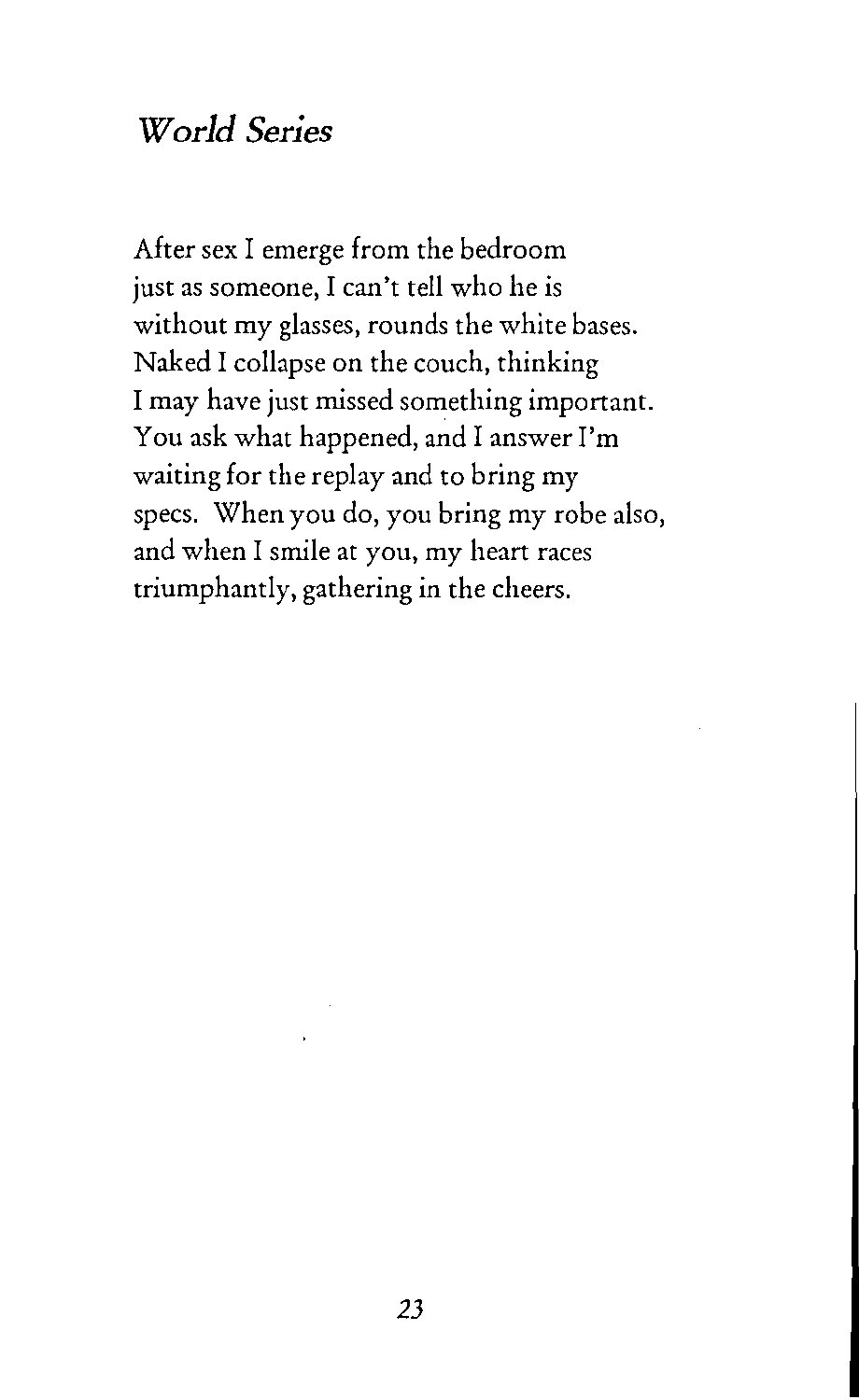#### *With Siv after the Reading*

You say you've already married two of them. I am another, dancing the two-step with you here in the fried fish and beer smell of Mulate's, where a zydeco band beats out a Cajun tune. I want to pretend I'd gladly be the next David you woo, if you were crazy enough to repeat the same dumb mistake. Yet as we whirl on the saw-dusted floor, you open your mouth and, I swear, out pops a poem about some little girl, you, who swims through childhood, becomes a mermaid and breaks men's poor hearts. Suddenly I imagine myself a stranded Viking-perhaps because you're so Swedish- standing on a long and flinty shore among strangely accented dwarves, these Frenchmen, who force me into dark, teeming water to be swept upstream, neither saved nor drowned, but as part of an old myth, a legend, a retold story. Momentarily, I stare at my fellow escorts, good men, envious of their having played out. Then I grasp you and firmly spin you away, before pulling you back, one last effort. You laugh, wave to my friends, even telling me I am a good dancer. I grow strong, riding high on my recent victory, **luxuriating in simple movements,** feet sliding freely on the gritty floor. Next time you say you're bringing your husband. Next time, I say, bring your husband, David.

24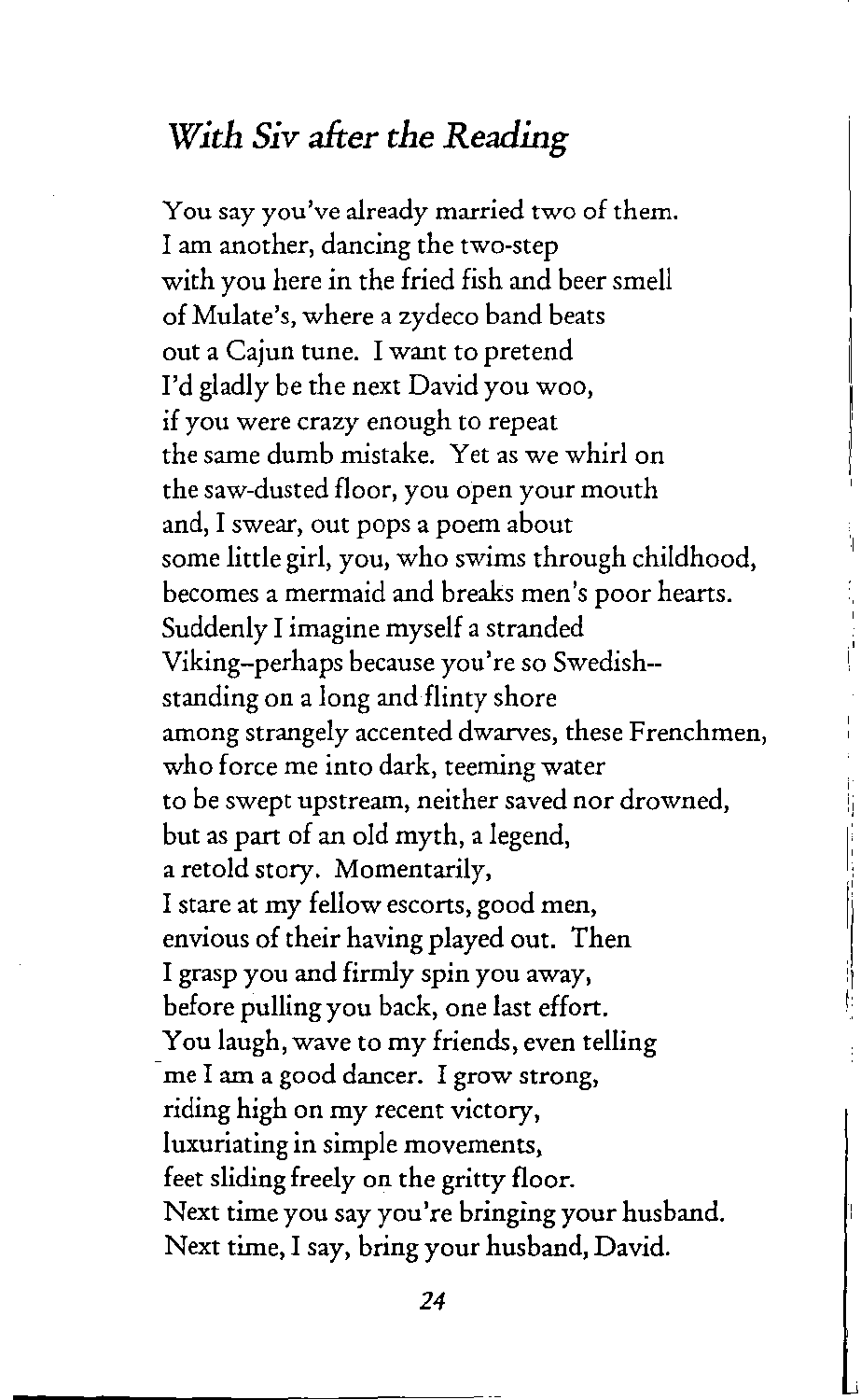# *Caretaker for the Lake*

**in memory of "Big" Jack Creager**

They slid out of the sky, slapping water with broad wings, sudden like broken snows, expected like motionless sculpture, splotching the pond with warm colors.

Bass, fat, wide-mouthed, and silvery, which had fed on small green perch, swam toward the lovely, long stretching necks of these mallards stopped at this pond.

The man who bought this place (and pays my salary) has ordered their destruction. He worries about fish unlined from their hooks and escaped from his frying pan.

But for the ducks, I explained, there are snapping turtles rising up in clammy live motion, pulling them down to drown in the viscous damp, and the ones that escape, I said, let them go.

But the owner would have nothing of this. "Kill them, kill them all," he said, turning away. **I had no words in answer, not even gestures,** and took the gun he had leaned against a tree.

I looked at them spread out on the pond, feeding or asleep, their heads turned down. Finding myself unable to warn them, I stared into empty sky, yet longed to see them rise and fly.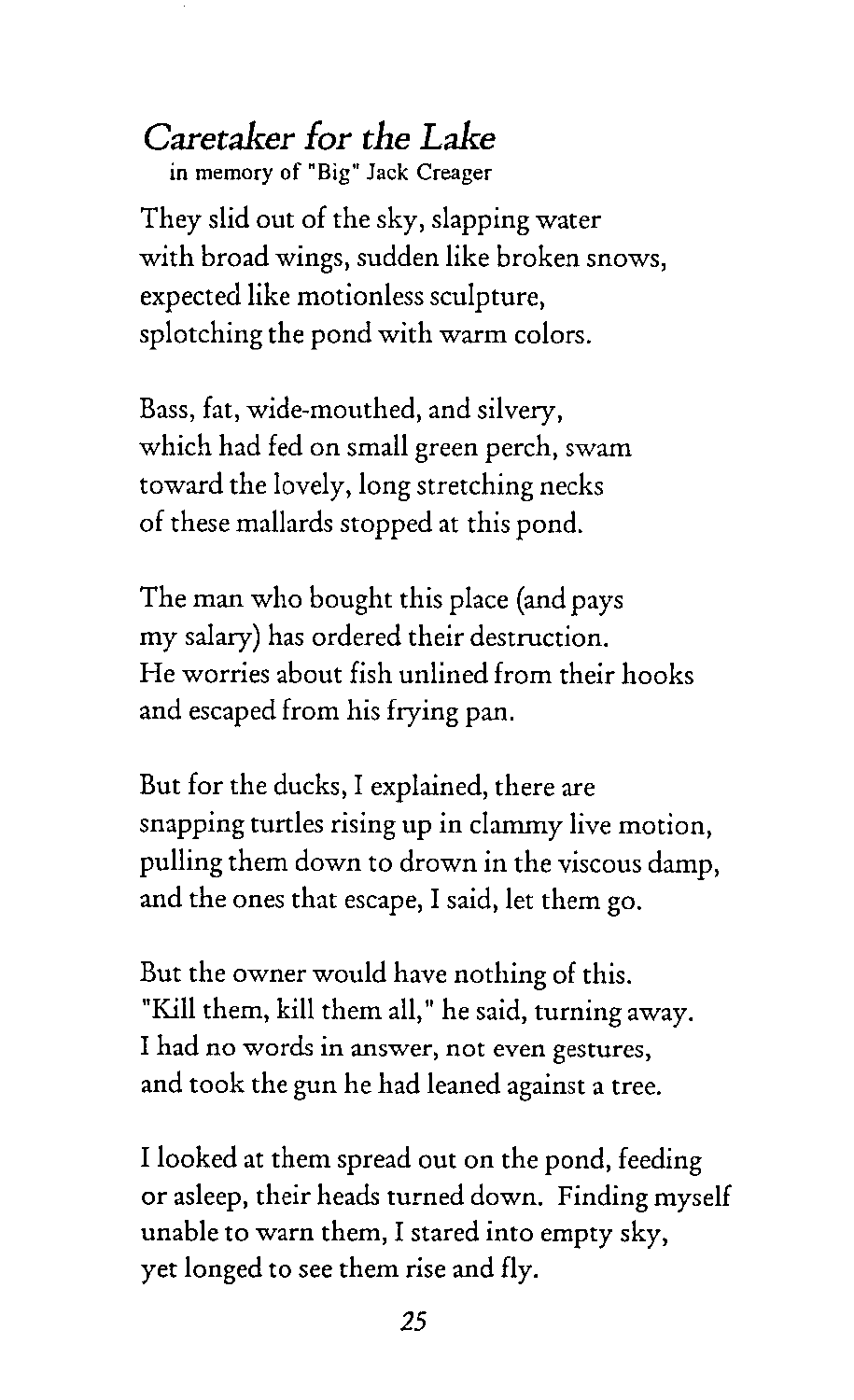## *The Pond*

**for Elizabeth Creager**

#### $\mathbf{r}$

My huge brother-in-law gesticulates from the middle of the small, dun pond beating muddy water with a long stick, bellowing like an overweight Neptune.

My mother-in-law dons her jogging suit to pant around the eight-acre lake: she's given up smoking for the umpteenth time.

I still have movies of the summer after our wedding. Embarrassed, my wife holds her hands up in front of her face as my new camera zooms in and pans up and down her pale body in the peach velour bikini.

Now I stand outside the closed gates. Blue hounds bark from behind the neighbor's house. Why do I expect them to return, even the ghost of her dead father, who cared for the tiny pond? I remember the time he and I took turns steering the small craft in widening, dizzying circles trying to make waves to manufacture oxygen, insufficient in the end to change the conclusion: The dead perch and bass lay like ingots on the surface, and the smell of the rotten lake rose up and made us want only to regard the sky.

I  $\overline{\mathsf{I}}$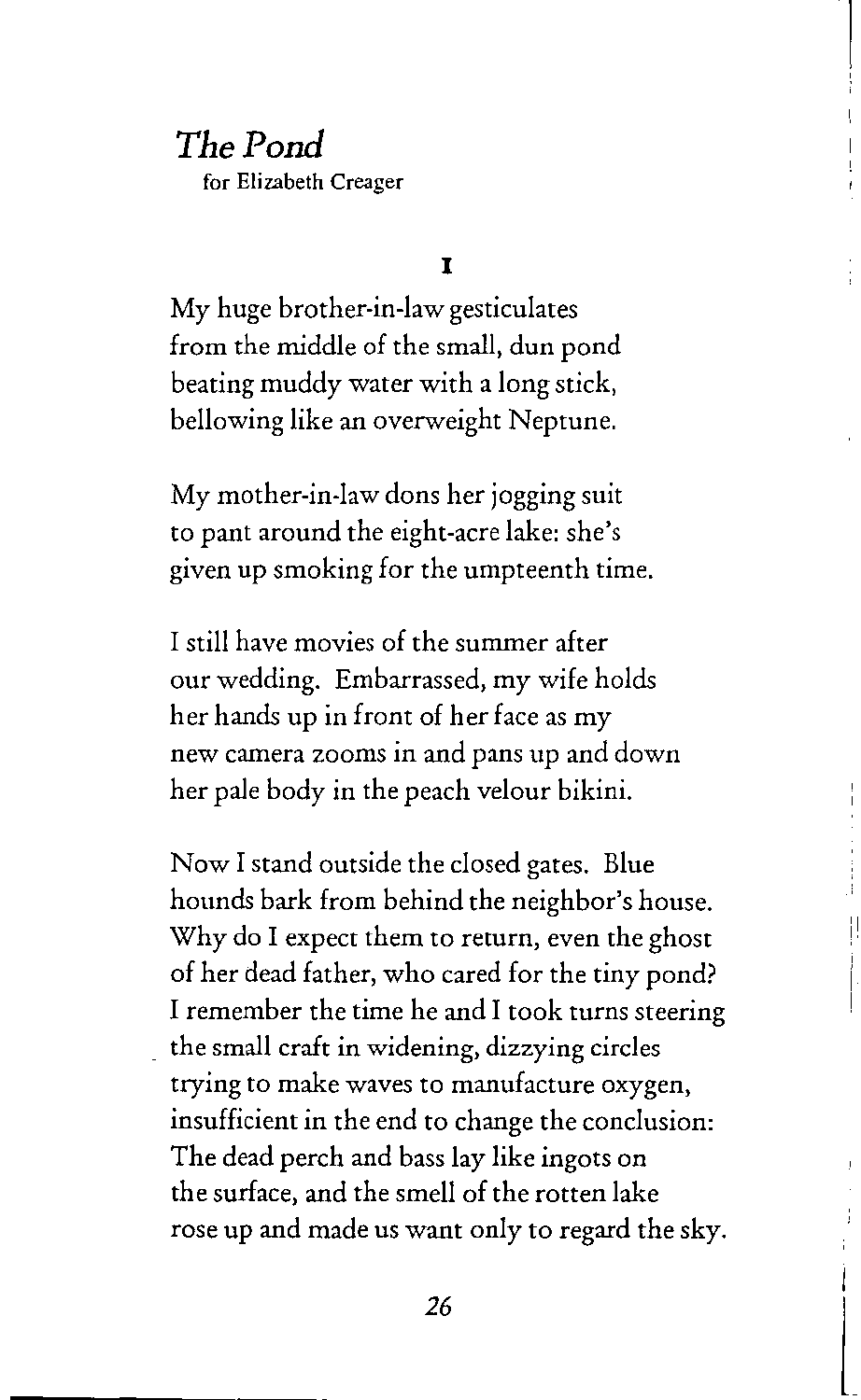#### II

Now the lake is flat and as exact as a painting. Some devious artist has painted out the figures, leaving behind only the faint traces of memory. The dogs bring a shout from inside the house, and for a second see my mother-in-law stooping to pet them. And then I realize she's dead too and that my wife and I have long since parted. For the briefest moment I see that wallowing Neptune and even visualize my past wife, the one-time fish. The pond remains, in whatever condition, and the dogs bark and bark, drawing another curse from the house. I realize I am causing a disturbance and depart.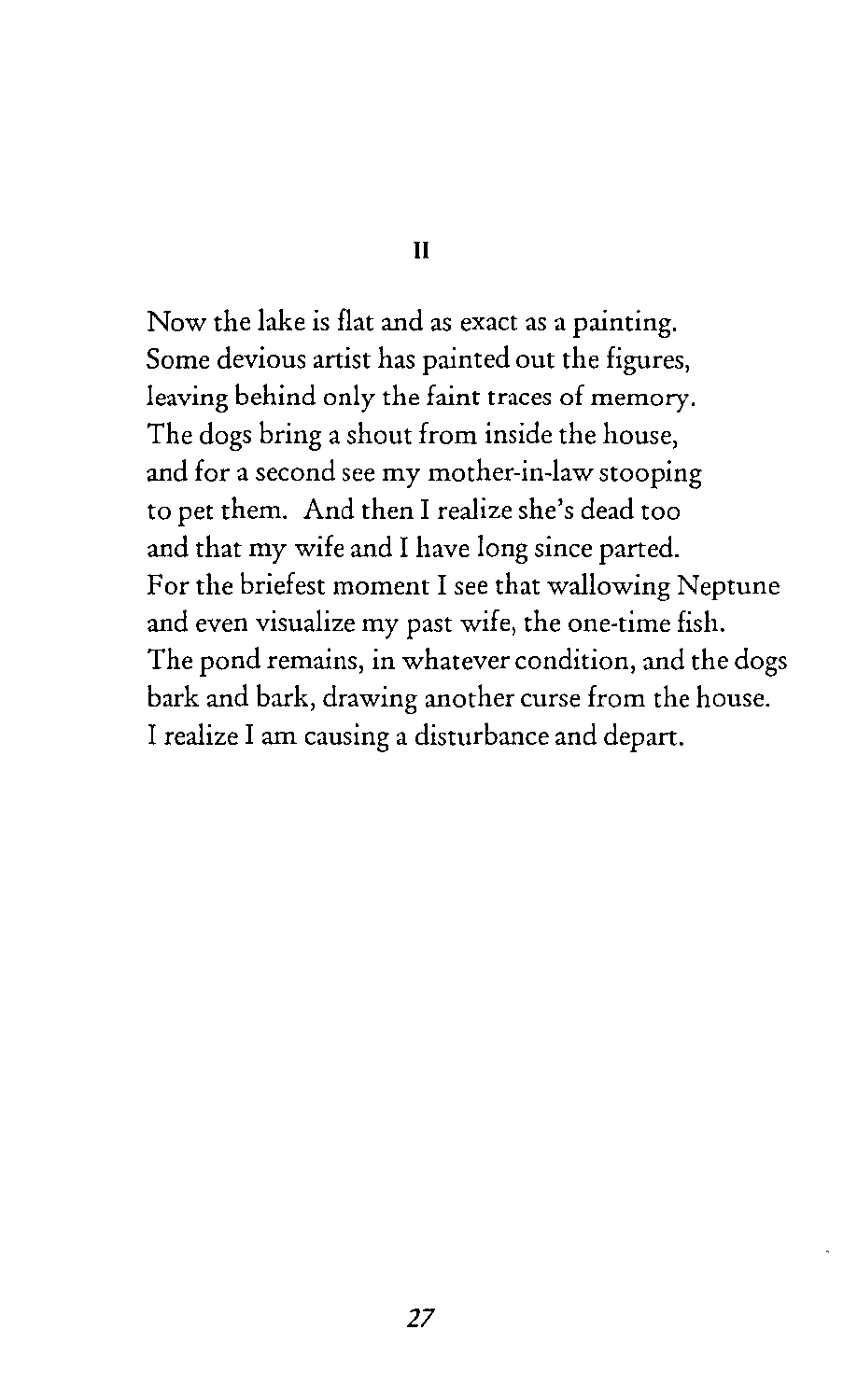#### *Retired Grace*

Now, years afterward, her toes go *en pointe,* but with a will of their own. Her well-trained seals, she calls her feet, motioning toward the floor, slyly sliding them from view. Her body recalls what her mind forgets, motions repeated, the sacred movements defined in the air against the firm earth's always relentless pull, the curtain call.

At night I watch her climb the stairs, one step replacing the other, her back held straight, her curved fingers light on the dark, burnished wood. In our bed, she puts away her feet, ugly puppies, she names them now, beneath white linen, where they stay, buried in snow.

L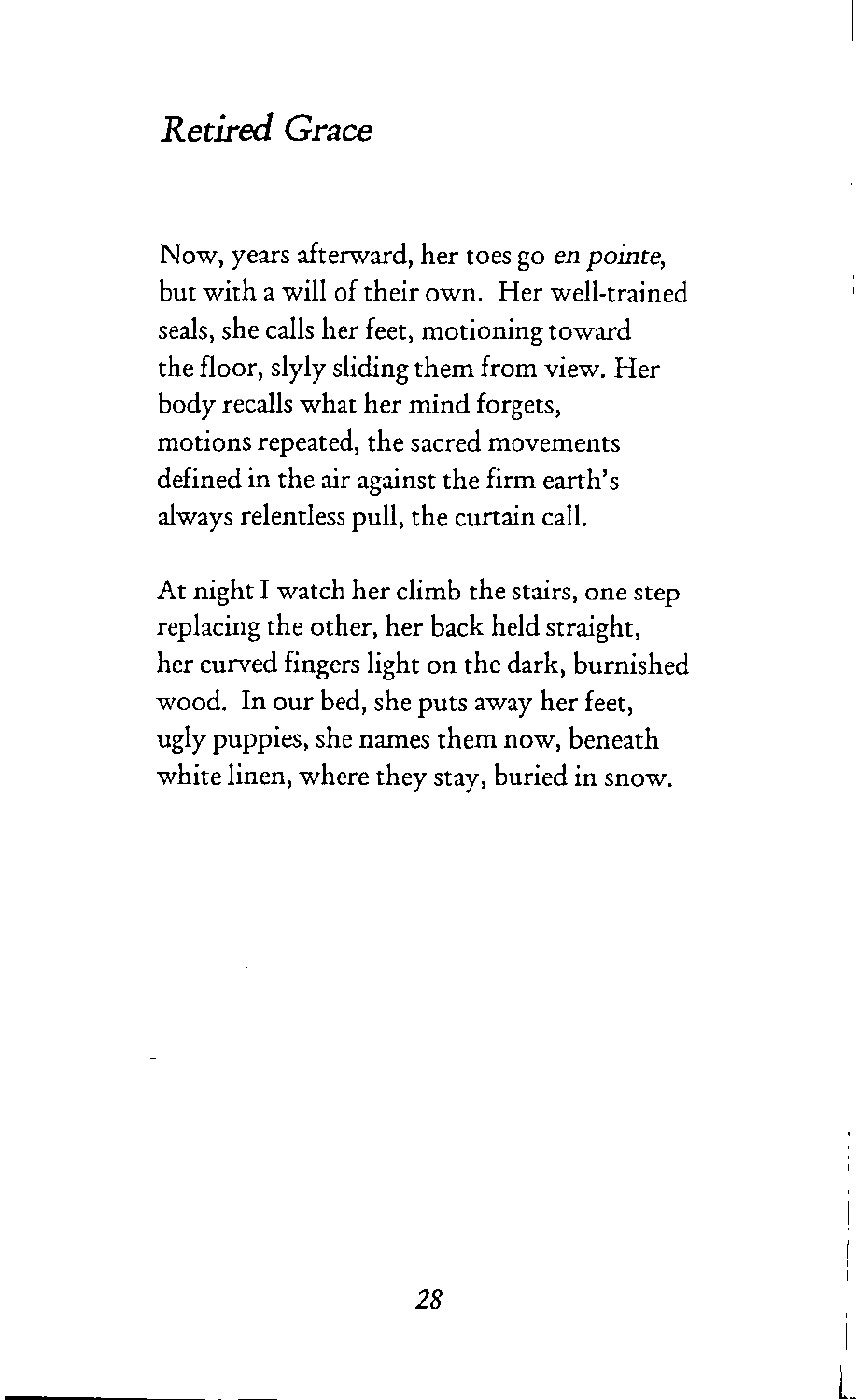#### *New World Blues*

With *his* finger *in* the wind he cajoles them with promises of EI Dorado, wide river thick with gold. "No man can span it."

Still, many want to turn back toward last signs--birdshapes sunk low in the sun; others want to slit the squat dago's throat, an evil business.

In the histories of discovery, no one has heard ofsuch lunacies as this crazed insanity sending them far from home, to what?

With each creak of the deck, they groan, bemoaning their fate, yet trusting one more watch to him, the gentleman, rigid on the poop, adjusting his starry instrument.

Steeped in his lore, the maps and charts, he leads them to the ends of the known world, perhaps beyond the queer moon, perhaps to watery tombs below them.

Rather than become lunatic too, they set aside evil, choose hope, follow, for in delusion exists truth, the call of landfall surging up like sea swell.

29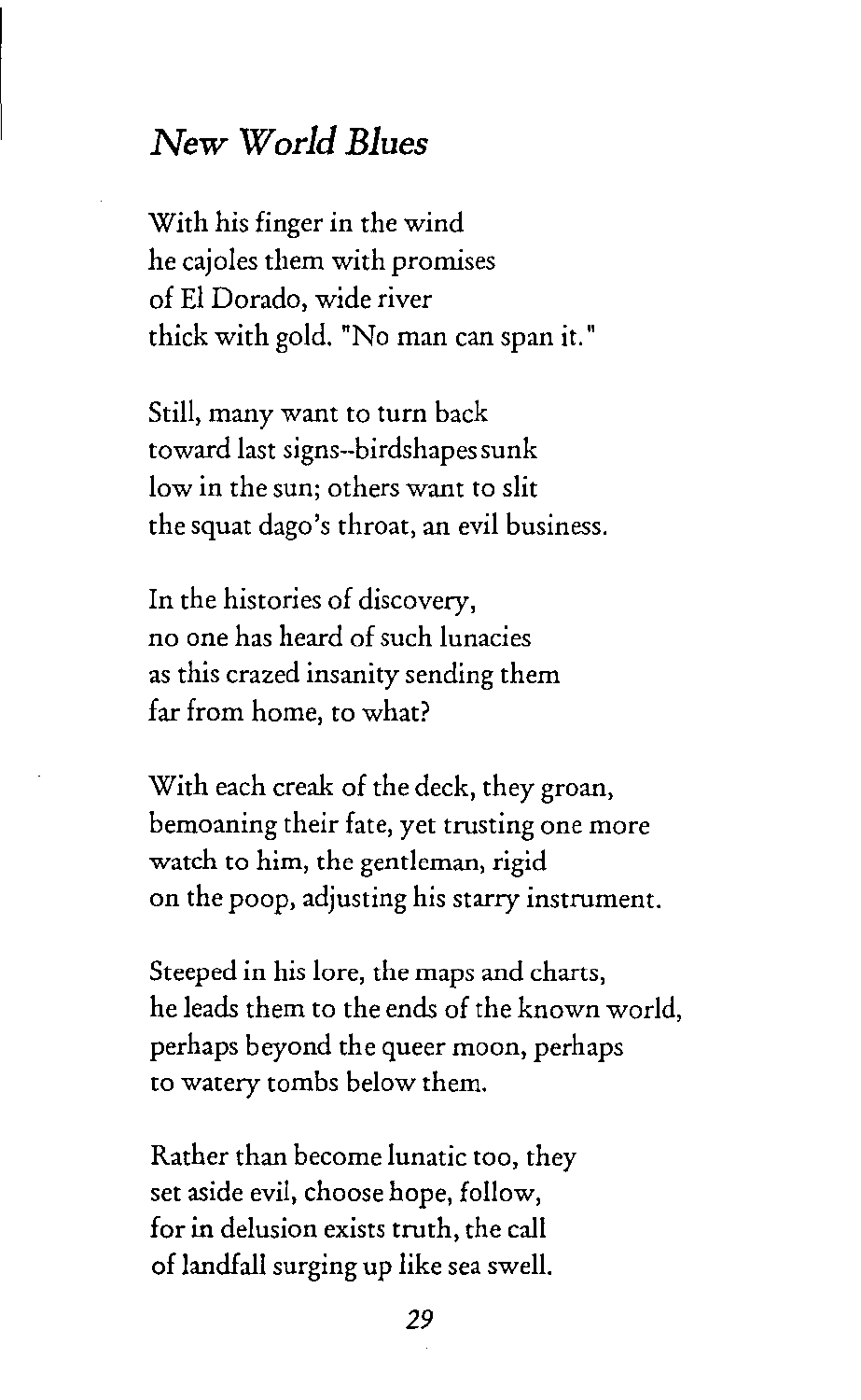## *On the Path*

**for Linda, my wife**

Standing on the clay path, gray in the pre-dawn, I fumble with my camera.

ı

Although distracted by the thought of daylight cutting its way through the purple, I concentrate.

The sun will loom like foil mercury, I know, making everything flame, stark.

In the picture I want only you, the woman striding along the pathway, your face curious, alight,

looking forward and knowing for the first time that I hold you, perfect, in my frame.